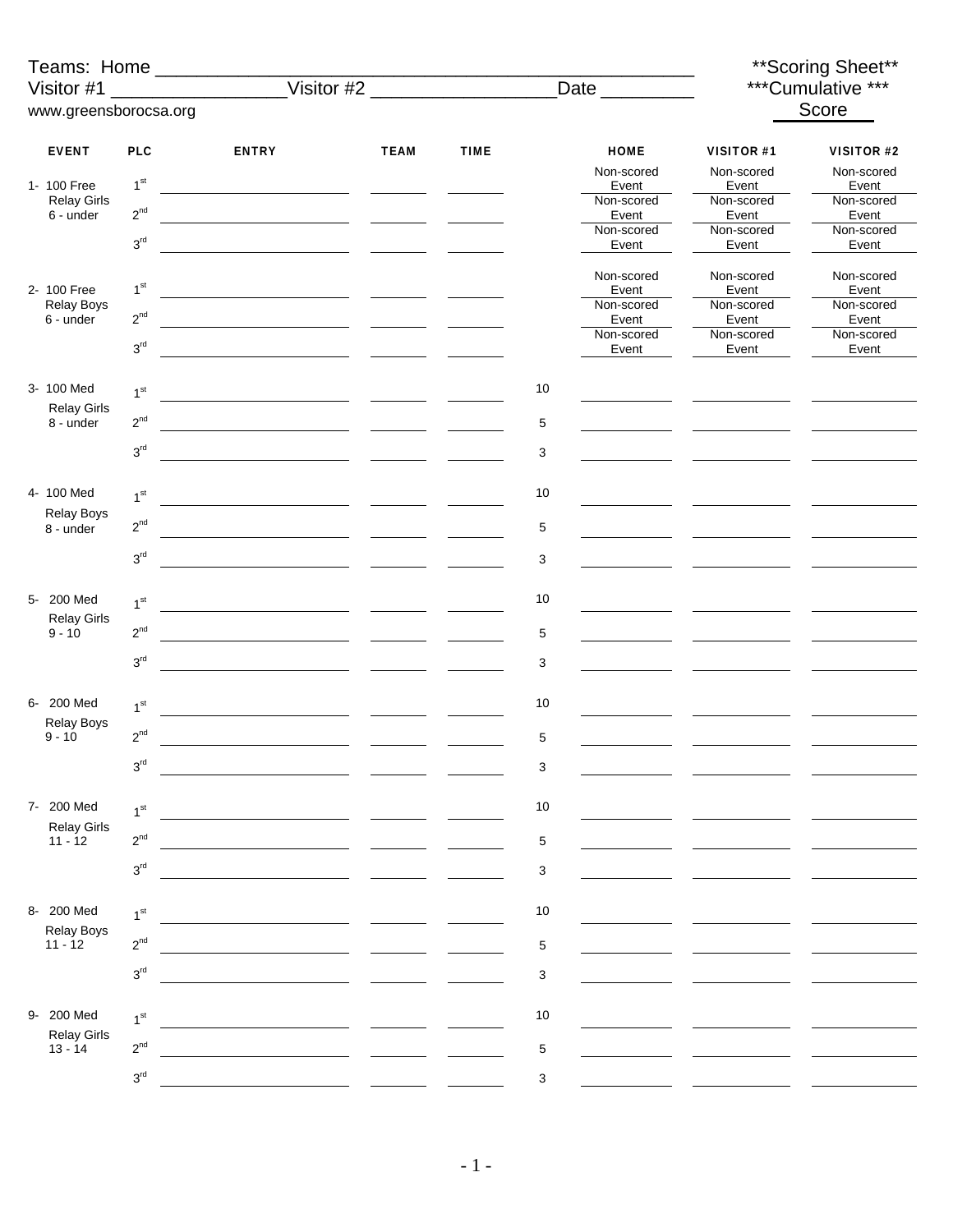| Visitor #1                                      |                 | Teams: Home _____________                                                                                            |                                   |             |                  | Date                |                     | ** Scoring Sheet**<br>***Cumulative *** |  |
|-------------------------------------------------|-----------------|----------------------------------------------------------------------------------------------------------------------|-----------------------------------|-------------|------------------|---------------------|---------------------|-----------------------------------------|--|
| www.greensborocsa.org                           |                 |                                                                                                                      |                                   |             |                  |                     |                     | Score                                   |  |
|                                                 |                 |                                                                                                                      |                                   |             |                  |                     |                     |                                         |  |
| <b>EVENT</b><br>Subtotals from<br>previous page | <b>PLC</b>      | <b>ENTRY</b>                                                                                                         | <b>TEAM</b>                       | <b>TIME</b> |                  | <b>HOME</b>         | <b>VISITOR #1</b>   | VISITOR #2                              |  |
| 10-200 Med                                      | 1 <sup>st</sup> |                                                                                                                      |                                   |             | 10               |                     |                     |                                         |  |
| <b>Relay Boys</b><br>$13 - 14$                  | $2^{nd}$        |                                                                                                                      |                                   |             | 5                |                     |                     |                                         |  |
|                                                 | 3 <sup>rd</sup> |                                                                                                                      |                                   |             | 3                |                     |                     |                                         |  |
| 11-200 Med                                      | 1 <sup>st</sup> |                                                                                                                      |                                   |             | 10               |                     |                     |                                         |  |
| <b>Relay Girls</b>                              | $2^{nd}$        |                                                                                                                      |                                   |             |                  |                     |                     |                                         |  |
| $15 - 18$                                       | $3^{\rm rd}$    |                                                                                                                      |                                   |             | 5<br>3           |                     |                     |                                         |  |
|                                                 |                 |                                                                                                                      |                                   |             |                  |                     |                     |                                         |  |
| 12-200 Med<br><b>Relay Boys</b>                 | 1 <sup>st</sup> |                                                                                                                      |                                   |             | 10               |                     |                     |                                         |  |
| $15 - 18$                                       | $2^{nd}$        |                                                                                                                      |                                   |             | 5                |                     |                     |                                         |  |
|                                                 | 3 <sup>rd</sup> |                                                                                                                      |                                   |             | 3                |                     |                     |                                         |  |
| 13- 25 Back                                     | 1 <sup>st</sup> |                                                                                                                      |                                   |             |                  | Non-scored<br>Event | Non-scored<br>Event | Non-scored<br>Event                     |  |
| Girls<br>6 - under                              | $2^{nd}$        |                                                                                                                      |                                   |             |                  | Non-scored<br>Event | Non-scored<br>Event | Non-scored<br>Event                     |  |
|                                                 | 3 <sup>rd</sup> |                                                                                                                      |                                   |             |                  | Non-scored<br>Event | Non-scored<br>Event | Non-scored<br>Event                     |  |
|                                                 | 4th             | <u> 1989 - Johann Barbara, martin a</u>                                                                              |                                   |             |                  | Non-scored<br>Event | Non-scored<br>Event | Non-scored<br>Event                     |  |
|                                                 | 5th             | <u> 1989 - Andrea State Barbara, poeta esp</u>                                                                       |                                   |             |                  | Non-scored<br>Event | Non-scored<br>Event | Non-scored<br>Event                     |  |
|                                                 | 6th             | <u> 1989 - Johann Barbara, martin a</u>                                                                              |                                   |             |                  | Non-scored<br>Event | Non-scored<br>Event | Non-scored<br>Event                     |  |
| 14- 25 Back                                     | 1st             | <u> 1989 - Johann Barbara, martin a</u>                                                                              | <b>Contract Contract Contract</b> |             |                  | Non-scored<br>Event | Non-scored<br>Event | Non-scored<br>Event                     |  |
| <b>Boys</b><br>6 - under                        | 2nd             |                                                                                                                      |                                   |             |                  | Non-scored<br>Event | Non-scored<br>Event | Non-scored<br>Event                     |  |
|                                                 | 3rd             | $\overline{\phantom{a}}$ . The contract of $\overline{\phantom{a}}$                                                  |                                   |             |                  | Non-scored<br>Event | Non-scored<br>Event | Non-scored<br>Event                     |  |
|                                                 | 4th             | <u> 1990 - Johann Marie Barn, mars an t-Amerikaansk konst</u>                                                        |                                   |             |                  | Non-scored<br>Event | Non-scored<br>Event | Non-scored<br>Event                     |  |
|                                                 | 5th             |                                                                                                                      |                                   |             |                  | Non-scored<br>Event | Non-scored<br>Event | Non-scored<br>Event                     |  |
|                                                 | 6th             | <u> 1989 - Johann Marie Barn, mars eta inperiodo</u>                                                                 |                                   |             |                  | Non-scored<br>Event | Non-scored<br>Event | Non-scored<br>Event                     |  |
|                                                 |                 |                                                                                                                      |                                   |             |                  |                     |                     |                                         |  |
| 15-25 Back<br>Girls                             | 1st             |                                                                                                                      |                                   |             | $\boldsymbol{7}$ |                     |                     |                                         |  |
| 8 - under                                       |                 |                                                                                                                      |                                   |             | 5                |                     |                     |                                         |  |
|                                                 | 3rd             |                                                                                                                      |                                   |             | 4                |                     |                     |                                         |  |
|                                                 | 4th             | <u> 1989 - Johann Barn, mars eta inperiodo</u> r eta eskualdean eta eskualdean eta eskualdean eta eskualdean eta eta |                                   |             | 3                |                     |                     |                                         |  |
|                                                 | 5th             | <u> 1980 - Jan Barnett, fransk politik (d. 1980)</u>                                                                 |                                   |             | $\overline{2}$   |                     |                     |                                         |  |
|                                                 | 6th             |                                                                                                                      |                                   |             | $\mathbf{1}$     |                     |                     |                                         |  |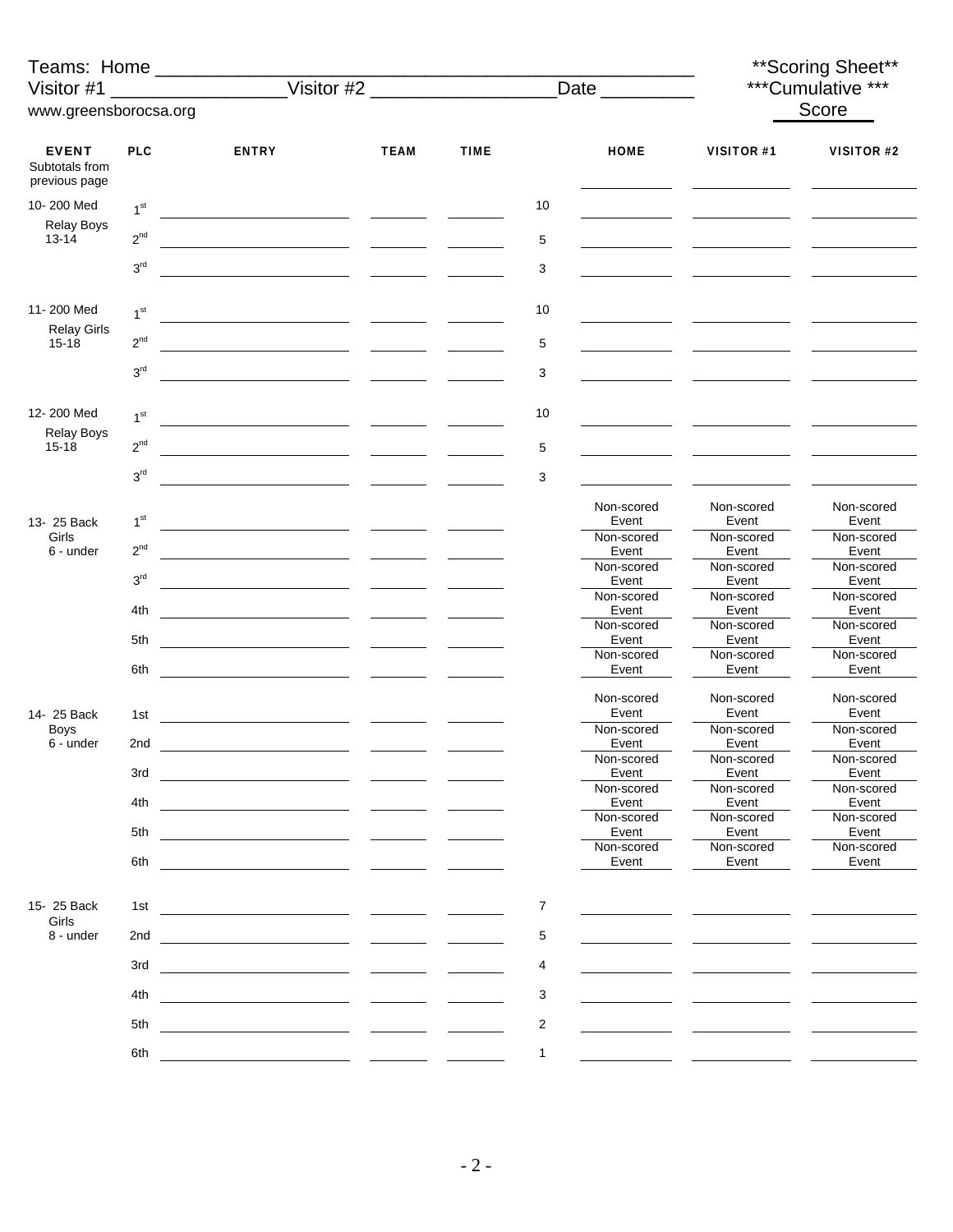| Teams: Home __________________<br>Visitor #1    |            |                                                                                                                                                                                                                                                                                                                                                                                                                                                                                                                               |                                 |                               |                |             |            | ** Scoring Sheet**<br>***Cumulative *** |
|-------------------------------------------------|------------|-------------------------------------------------------------------------------------------------------------------------------------------------------------------------------------------------------------------------------------------------------------------------------------------------------------------------------------------------------------------------------------------------------------------------------------------------------------------------------------------------------------------------------|---------------------------------|-------------------------------|----------------|-------------|------------|-----------------------------------------|
| www.greensborocsa.org                           |            |                                                                                                                                                                                                                                                                                                                                                                                                                                                                                                                               |                                 |                               |                |             |            | Score                                   |
| <b>EVENT</b><br>Subtotals from<br>previous page | <b>PLC</b> | <b>ENTRY</b>                                                                                                                                                                                                                                                                                                                                                                                                                                                                                                                  | <b>TEAM</b>                     | <b>TIME</b>                   |                | <b>HOME</b> | VISITOR #1 | <b>VISITOR #2</b>                       |
| 16-25 Back<br><b>Boys</b>                       | 1st        | <u> 1980 - John Stone, mars et al. (1980), provincial est anno 1980.</u>                                                                                                                                                                                                                                                                                                                                                                                                                                                      |                                 |                               | 7              |             |            |                                         |
| 8 - under                                       |            |                                                                                                                                                                                                                                                                                                                                                                                                                                                                                                                               |                                 |                               | 5              |             |            |                                         |
|                                                 | 3rd        |                                                                                                                                                                                                                                                                                                                                                                                                                                                                                                                               |                                 |                               | 4              |             |            |                                         |
|                                                 | 4th        |                                                                                                                                                                                                                                                                                                                                                                                                                                                                                                                               |                                 |                               | 3              |             |            |                                         |
|                                                 | 5th        |                                                                                                                                                                                                                                                                                                                                                                                                                                                                                                                               |                                 |                               | 2              |             |            |                                         |
|                                                 | 6th        | <u> 1990 - Johann Harry Harry Harry Harry Harry Harry Harry Harry Harry Harry Harry Harry Harry Harry Harry Harry</u>                                                                                                                                                                                                                                                                                                                                                                                                         |                                 |                               | 1              |             |            |                                         |
| 17- 50 Back                                     | 1st        |                                                                                                                                                                                                                                                                                                                                                                                                                                                                                                                               |                                 |                               | $\overline{7}$ |             |            |                                         |
| Girls<br>$9 - 10$                               |            |                                                                                                                                                                                                                                                                                                                                                                                                                                                                                                                               |                                 |                               | 5              |             |            |                                         |
|                                                 |            | $\begin{array}{cccccccccccccc} 3\text{rd} & \text{\textcolor{red}{\textbf{1}}}\; & \text{\textcolor{red}{\textbf{2}}}\; & \text{\textcolor{red}{\textbf{2}}}\; & \text{\textcolor{red}{\textbf{2}}}\; & \text{\textcolor{red}{\textbf{2}}}\; & \text{\textcolor{red}{\textbf{2}}}\; & \text{\textcolor{red}{\textbf{2}}}\; & \text{\textcolor{red}{\textbf{2}}}\; & \text{\textcolor{red}{\textbf{2}}}\; & \text{\textcolor{red}{\textbf{2}}}\; & \text{\textcolor{red}{\textbf{2}}}\; & \text{\textcolor{red}{\textbf{2}}}\$ |                                 |                               | 4              |             |            |                                         |
|                                                 | 4th        |                                                                                                                                                                                                                                                                                                                                                                                                                                                                                                                               |                                 |                               | 3              |             |            |                                         |
|                                                 | 5th        |                                                                                                                                                                                                                                                                                                                                                                                                                                                                                                                               |                                 |                               | 2              |             |            |                                         |
|                                                 | 6th        |                                                                                                                                                                                                                                                                                                                                                                                                                                                                                                                               |                                 |                               | 1              |             |            |                                         |
| 18- 50 Back                                     |            |                                                                                                                                                                                                                                                                                                                                                                                                                                                                                                                               |                                 |                               |                |             |            |                                         |
| <b>Boys</b><br>$9 - 10$                         |            |                                                                                                                                                                                                                                                                                                                                                                                                                                                                                                                               |                                 | $\frac{1}{2}$                 | 7<br>5         |             |            |                                         |
|                                                 |            |                                                                                                                                                                                                                                                                                                                                                                                                                                                                                                                               |                                 |                               | 4              |             |            |                                         |
|                                                 | 4th        |                                                                                                                                                                                                                                                                                                                                                                                                                                                                                                                               |                                 |                               | 3              |             |            |                                         |
|                                                 | 5th        |                                                                                                                                                                                                                                                                                                                                                                                                                                                                                                                               |                                 |                               | $\overline{c}$ |             |            |                                         |
|                                                 | 6th        | <u> 1989 - Andrea Andrew Maria (b. 1989)</u>                                                                                                                                                                                                                                                                                                                                                                                                                                                                                  |                                 |                               | 1              |             |            |                                         |
|                                                 |            |                                                                                                                                                                                                                                                                                                                                                                                                                                                                                                                               |                                 |                               |                |             |            |                                         |
| 19- 50 Back<br>Girls                            | 1st        |                                                                                                                                                                                                                                                                                                                                                                                                                                                                                                                               |                                 | $\mathbf{r}$ and $\mathbf{r}$ | 7              |             |            |                                         |
| $11 - 12$                                       | 2nd        |                                                                                                                                                                                                                                                                                                                                                                                                                                                                                                                               |                                 |                               | 5              |             |            |                                         |
|                                                 | 3rd        |                                                                                                                                                                                                                                                                                                                                                                                                                                                                                                                               |                                 |                               | 4              |             |            |                                         |
|                                                 | 4th        |                                                                                                                                                                                                                                                                                                                                                                                                                                                                                                                               |                                 |                               | 3              |             |            |                                         |
|                                                 | 5th        |                                                                                                                                                                                                                                                                                                                                                                                                                                                                                                                               |                                 |                               | $\overline{c}$ |             |            |                                         |
|                                                 | 6th        |                                                                                                                                                                                                                                                                                                                                                                                                                                                                                                                               |                                 |                               | 1              |             |            |                                         |
| 20- 50 Back                                     | 1st        |                                                                                                                                                                                                                                                                                                                                                                                                                                                                                                                               |                                 |                               | 7              |             |            |                                         |
| <b>Boys</b><br>$11 - 12$                        | 2nd        | the control of the control of the control of the control of the control of the control of                                                                                                                                                                                                                                                                                                                                                                                                                                     |                                 |                               | 5              |             |            |                                         |
|                                                 | 3rd        | <u> 1980 - Andrea Andrew Maria (b. 1980)</u>                                                                                                                                                                                                                                                                                                                                                                                                                                                                                  |                                 |                               | 4              |             |            |                                         |
|                                                 | 4th        |                                                                                                                                                                                                                                                                                                                                                                                                                                                                                                                               | $\frac{1}{2}$ and $\frac{1}{2}$ |                               | 3              |             |            |                                         |
|                                                 | 5th        |                                                                                                                                                                                                                                                                                                                                                                                                                                                                                                                               |                                 |                               | 2              |             |            |                                         |
|                                                 | 6th        |                                                                                                                                                                                                                                                                                                                                                                                                                                                                                                                               |                                 |                               | $\mathbf{1}$   |             |            |                                         |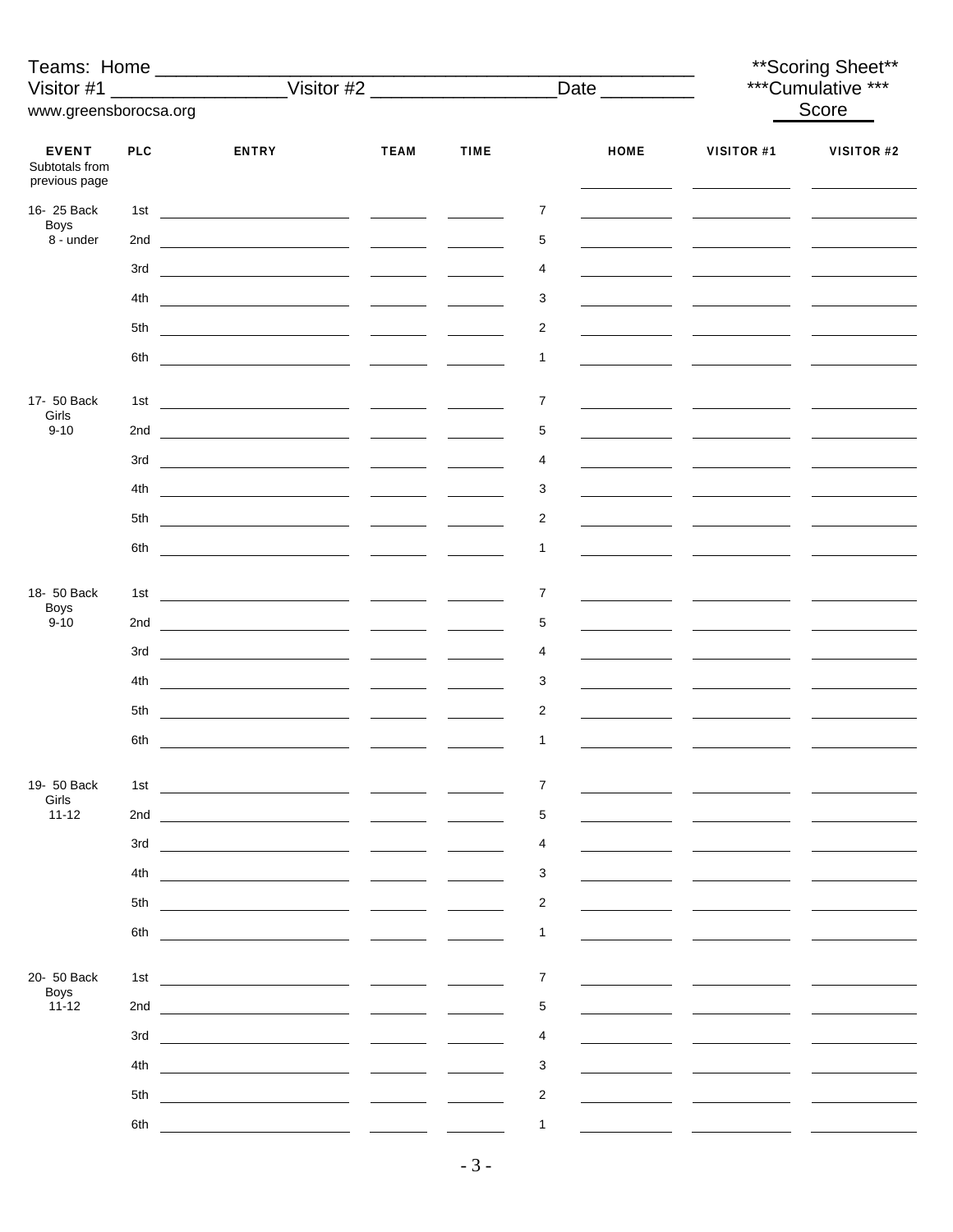| Teams: Home _________________                   |            |                                                                                                                       |                                   |             |                |                     |                     | ** Scoring Sheet**<br>***Cumulative ***<br>Score<br>VISITOR #1<br>VISITOR #2 |  |  |  |
|-------------------------------------------------|------------|-----------------------------------------------------------------------------------------------------------------------|-----------------------------------|-------------|----------------|---------------------|---------------------|------------------------------------------------------------------------------|--|--|--|
| Visitor #1                                      |            |                                                                                                                       |                                   |             |                | Date __________     |                     |                                                                              |  |  |  |
| www.greensborocsa.org                           |            |                                                                                                                       |                                   |             |                |                     |                     |                                                                              |  |  |  |
| <b>EVENT</b><br>Subtotals from<br>previous page | <b>PLC</b> | <b>ENTRY</b>                                                                                                          | <b>TEAM</b>                       | <b>TIME</b> |                | <b>HOME</b>         |                     |                                                                              |  |  |  |
| 21- 50 Back                                     | 1st        | <u> 1980 - John Stone, mars et al. (1980), provincial est anno 1980.</u>                                              |                                   |             | 7              |                     |                     |                                                                              |  |  |  |
| Girls<br>$13 - 14$                              | 2nd        |                                                                                                                       |                                   |             | 5              |                     |                     |                                                                              |  |  |  |
|                                                 | 3rd        |                                                                                                                       |                                   |             | 4              |                     |                     |                                                                              |  |  |  |
|                                                 | 4th        |                                                                                                                       |                                   |             | 3              |                     |                     |                                                                              |  |  |  |
|                                                 | 5th        |                                                                                                                       |                                   |             | 2              |                     |                     |                                                                              |  |  |  |
|                                                 | 6th        | <u> 1990 - Johann Stone, amerikansk politiker (</u>                                                                   |                                   |             | 1              |                     |                     |                                                                              |  |  |  |
|                                                 |            |                                                                                                                       |                                   |             |                |                     |                     |                                                                              |  |  |  |
| 22- 50 Back<br><b>Boys</b><br>$13 - 14$         | 1st        | <u> 1989 - Jan Sarah Barat, masjid aktor a shekara t</u>                                                              |                                   |             | $\overline{7}$ |                     |                     |                                                                              |  |  |  |
|                                                 |            |                                                                                                                       |                                   |             | 5              |                     |                     |                                                                              |  |  |  |
|                                                 |            |                                                                                                                       |                                   |             | 4              |                     |                     |                                                                              |  |  |  |
|                                                 | 4th        |                                                                                                                       |                                   |             | 3              |                     |                     |                                                                              |  |  |  |
|                                                 | 5th        |                                                                                                                       |                                   |             | 2              |                     |                     |                                                                              |  |  |  |
|                                                 | 6th        |                                                                                                                       |                                   |             | 1              |                     |                     |                                                                              |  |  |  |
|                                                 |            |                                                                                                                       |                                   |             | 7              |                     |                     |                                                                              |  |  |  |
| 23- 50 Back<br>Girls                            |            |                                                                                                                       |                                   |             |                |                     |                     |                                                                              |  |  |  |
| $15 - 18$                                       |            |                                                                                                                       |                                   |             | 5              |                     |                     |                                                                              |  |  |  |
|                                                 |            |                                                                                                                       |                                   |             | 4              |                     |                     |                                                                              |  |  |  |
|                                                 | 4th        |                                                                                                                       |                                   |             | 3              |                     |                     |                                                                              |  |  |  |
|                                                 | 5th        |                                                                                                                       |                                   |             | 2              |                     |                     |                                                                              |  |  |  |
|                                                 | 6th        | <u> 1980 - Andrea Andrew Maria (b. 1980)</u>                                                                          |                                   |             | $\mathbf{1}$   |                     |                     |                                                                              |  |  |  |
| 24- 50 Back                                     | 1st        | <u> 1986 - Andrea Andrew Maria (b. 1986)</u>                                                                          |                                   |             | 7              |                     |                     |                                                                              |  |  |  |
| <b>Boys</b><br>$15 - 18$                        | 2nd        |                                                                                                                       |                                   |             | 5              |                     |                     |                                                                              |  |  |  |
|                                                 | 3rd        |                                                                                                                       | <u>and the state of the state</u> |             | 4              |                     |                     |                                                                              |  |  |  |
|                                                 | 4th        |                                                                                                                       |                                   |             | 3              |                     |                     |                                                                              |  |  |  |
|                                                 | 5th        |                                                                                                                       | <u>and the state</u>              |             | $\overline{c}$ |                     |                     |                                                                              |  |  |  |
|                                                 | 6th        |                                                                                                                       |                                   |             | 1              |                     |                     |                                                                              |  |  |  |
|                                                 |            |                                                                                                                       |                                   |             |                | Non-scored          | Non-scored          | Non-scored                                                                   |  |  |  |
| 25-25 Free<br>Girls                             | 1st        |                                                                                                                       |                                   |             |                | Event<br>Non-scored | Event<br>Non-scored | Event<br>Non-scored                                                          |  |  |  |
| 6 - under                                       | 2nd        |                                                                                                                       |                                   |             |                | Event<br>Non-scored | Event<br>Non-scored | Event<br>Non-scored                                                          |  |  |  |
|                                                 | 3rd        |                                                                                                                       |                                   |             |                | Event<br>Non-scored | Event<br>Non-scored | Event<br>Non-scored                                                          |  |  |  |
|                                                 | 4th        | <u> 1980 - Jan Barbara Barbara, maso a popular establecidad e a contrador de la contrador de la contrador de la c</u> |                                   |             |                | Event<br>Non-scored | Event<br>Non-scored | Event<br>Non-scored                                                          |  |  |  |
|                                                 | 5th        |                                                                                                                       |                                   |             |                | Event<br>Non-scored | Event<br>Non-scored | Event<br>Non-scored                                                          |  |  |  |
|                                                 | 6th        |                                                                                                                       |                                   |             |                | Event               | Event               | Event                                                                        |  |  |  |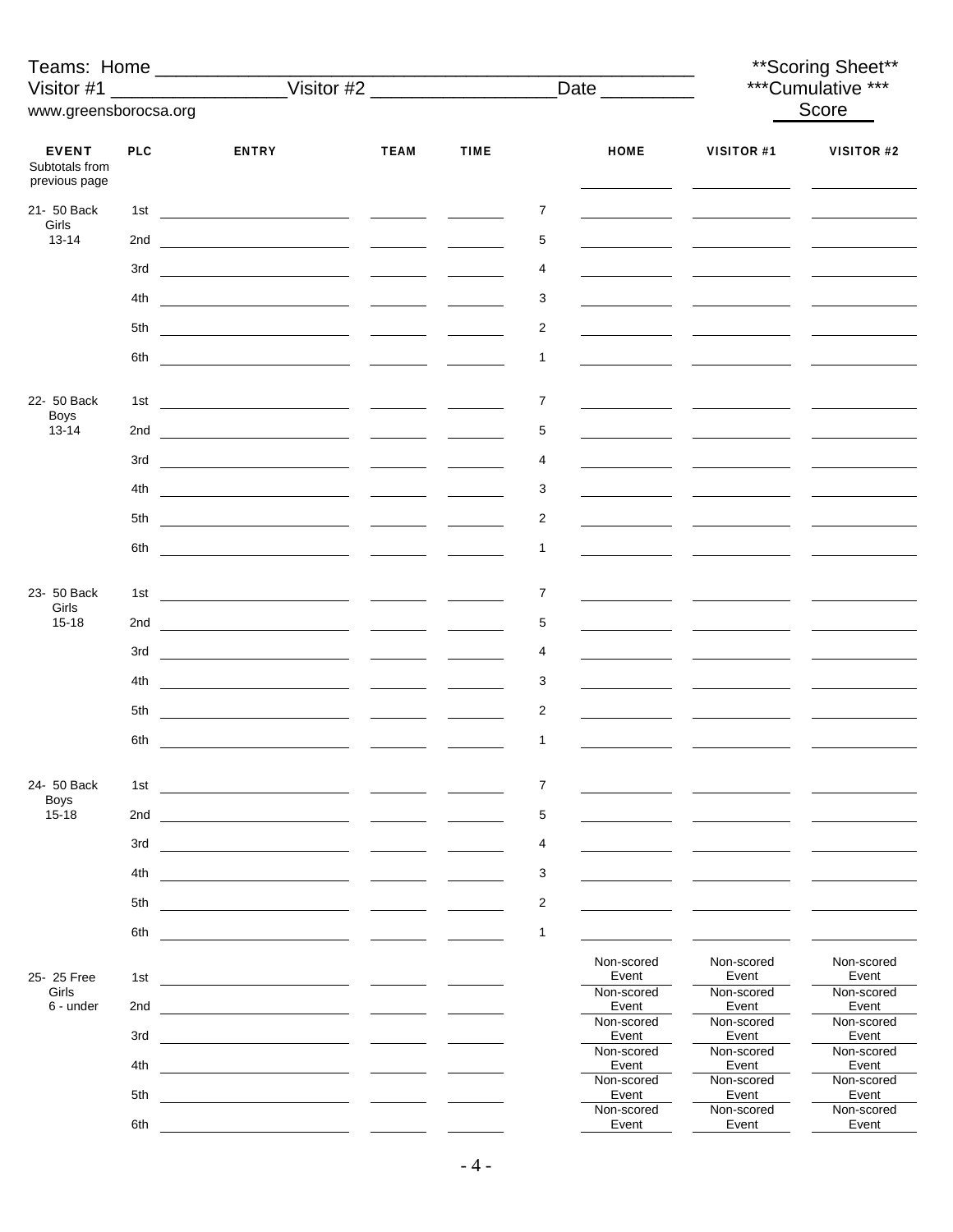| Teams: Home _____________                       |            |                                                               |                                   |             |                |                     | ** Scoring Sheet**  |                     |  |  |
|-------------------------------------------------|------------|---------------------------------------------------------------|-----------------------------------|-------------|----------------|---------------------|---------------------|---------------------|--|--|
| Visitor #1                                      |            |                                                               |                                   |             |                | Date _________      | ***Cumulative ***   |                     |  |  |
| www.greensborocsa.org                           |            |                                                               |                                   |             |                |                     |                     | Score               |  |  |
|                                                 |            |                                                               |                                   |             |                |                     |                     |                     |  |  |
| <b>EVENT</b><br>Subtotals from<br>previous page | <b>PLC</b> | <b>ENTRY</b>                                                  | <b>TEAM</b>                       | <b>TIME</b> |                | <b>HOME</b>         | <b>VISITOR #1</b>   | VISITOR #2          |  |  |
| 26-25 Free                                      | 1st        |                                                               |                                   |             |                | Non-scored<br>Event | Non-scored<br>Event | Non-scored<br>Event |  |  |
| <b>Boys</b>                                     |            |                                                               |                                   |             |                | Non-scored          | Non-scored          | Non-scored          |  |  |
| 6 - under                                       | 2nd        |                                                               |                                   |             |                | Event<br>Non-scored | Event<br>Non-scored | Event<br>Non-scored |  |  |
|                                                 | 3rd        |                                                               |                                   |             |                | Event               | Event               | Event               |  |  |
|                                                 | 4th        |                                                               |                                   |             |                | Non-scored<br>Event | Non-scored<br>Event | Non-scored<br>Event |  |  |
|                                                 |            |                                                               |                                   |             |                | Non-scored          | Non-scored          | Non-scored          |  |  |
|                                                 | 5th        |                                                               |                                   |             |                | Event<br>Non-scored | Event<br>Non-scored | Event<br>Non-scored |  |  |
|                                                 | 6th        |                                                               |                                   |             |                | Event               | Event               | Event               |  |  |
| 27- 50 Free                                     | 1st        |                                                               |                                   |             | 7              |                     |                     |                     |  |  |
| Girls                                           |            |                                                               |                                   |             |                |                     |                     |                     |  |  |
| 8-under                                         | 2nd        |                                                               |                                   |             | 5              |                     |                     |                     |  |  |
|                                                 | 3rd        |                                                               |                                   |             | 4              |                     |                     |                     |  |  |
|                                                 | 4th        |                                                               |                                   |             | 3              |                     |                     |                     |  |  |
|                                                 | 5th        |                                                               |                                   |             | 2              |                     |                     |                     |  |  |
|                                                 | 6th        | <u> 1990 - Johann Barn, amerikansk politiker (</u>            |                                   |             | 1              |                     |                     |                     |  |  |
|                                                 |            |                                                               |                                   |             |                |                     |                     |                     |  |  |
| 28- 50 Free                                     |            |                                                               |                                   |             | 7              |                     |                     |                     |  |  |
| <b>Boys</b><br>8-under                          |            |                                                               |                                   |             | 5              |                     |                     |                     |  |  |
|                                                 |            |                                                               |                                   |             | 4              |                     |                     |                     |  |  |
|                                                 |            |                                                               |                                   |             |                |                     |                     |                     |  |  |
|                                                 | 4th        |                                                               |                                   |             | 3              |                     |                     |                     |  |  |
|                                                 | 5th        |                                                               |                                   |             | $\overline{c}$ |                     |                     |                     |  |  |
|                                                 | 6th        | <u> 1989 - Johann Marie Barn, mars an t-Amerikaansk konst</u> |                                   |             | 1              |                     |                     |                     |  |  |
|                                                 |            |                                                               |                                   |             |                |                     |                     |                     |  |  |
| 29-100 Free<br>Girls                            | 1st        |                                                               |                                   |             | 7              |                     |                     |                     |  |  |
| $9 - 10$                                        | 2nd        |                                                               |                                   |             | 5              |                     |                     |                     |  |  |
|                                                 | 3rd        |                                                               |                                   |             | 4              |                     |                     |                     |  |  |
|                                                 | 4th        |                                                               |                                   |             | 3              |                     |                     |                     |  |  |
|                                                 | 5th        |                                                               |                                   |             | 2              |                     |                     |                     |  |  |
|                                                 | 6th        |                                                               |                                   |             | $\mathbf{1}$   |                     |                     |                     |  |  |
|                                                 |            |                                                               |                                   |             |                |                     |                     |                     |  |  |
| 30- 100 Free                                    | 1st        |                                                               | <b>Contract Contract Contract</b> |             | $\overline{7}$ |                     |                     |                     |  |  |
| <b>Boys</b><br>$9 - 10$                         | 2nd        |                                                               |                                   |             | 5              |                     |                     |                     |  |  |
|                                                 | 3rd        |                                                               |                                   |             | 4              |                     |                     |                     |  |  |
|                                                 | 4th        |                                                               |                                   |             | 3              |                     |                     |                     |  |  |
|                                                 | 5th        |                                                               |                                   |             | 2              |                     |                     |                     |  |  |
|                                                 |            |                                                               |                                   |             |                |                     |                     |                     |  |  |
|                                                 | 6th        |                                                               |                                   |             | 1              |                     |                     |                     |  |  |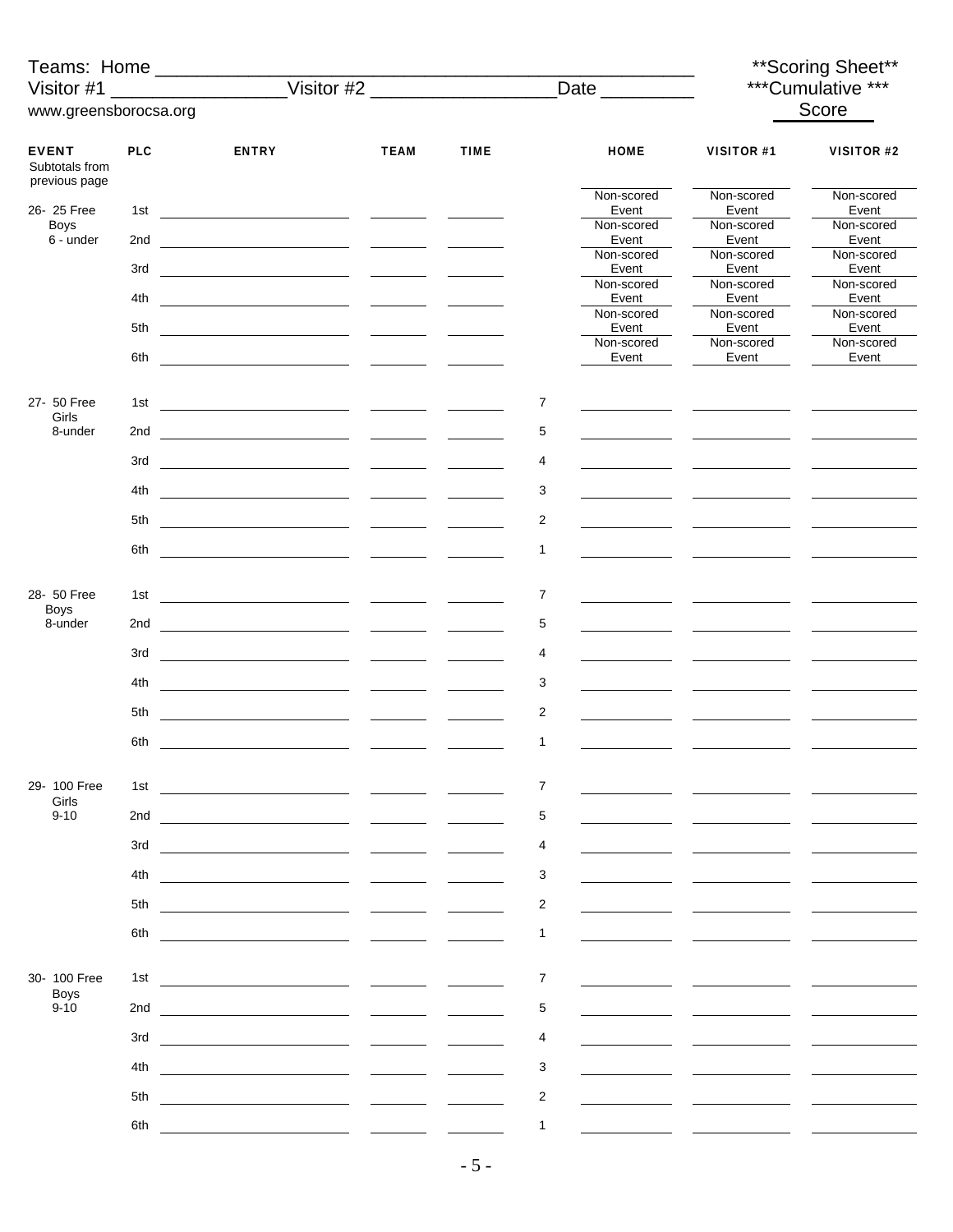|                                                 |            | Teams: Home _____________                                                                                                                                                                                                            |                                 |             |                | Date _________ |                   | ** Scoring Sheet**<br>***Cumulative *** |
|-------------------------------------------------|------------|--------------------------------------------------------------------------------------------------------------------------------------------------------------------------------------------------------------------------------------|---------------------------------|-------------|----------------|----------------|-------------------|-----------------------------------------|
| www.greensborocsa.org                           |            |                                                                                                                                                                                                                                      |                                 |             |                |                |                   | Score                                   |
|                                                 |            |                                                                                                                                                                                                                                      |                                 |             |                |                |                   |                                         |
| <b>EVENT</b><br>Subtotals from<br>previous page | <b>PLC</b> | <b>ENTRY</b>                                                                                                                                                                                                                         | <b>TEAM</b>                     | <b>TIME</b> |                | <b>HOME</b>    | <b>VISITOR #1</b> | VISITOR #2                              |
| 31- 100 Free<br>Girls                           |            |                                                                                                                                                                                                                                      |                                 |             | 7              |                |                   |                                         |
| $11 - 12$                                       |            |                                                                                                                                                                                                                                      |                                 |             | 5              |                |                   |                                         |
|                                                 |            |                                                                                                                                                                                                                                      |                                 |             | 4              |                |                   |                                         |
|                                                 |            |                                                                                                                                                                                                                                      |                                 |             | 3              |                |                   |                                         |
|                                                 | 5th        |                                                                                                                                                                                                                                      |                                 |             | 2              |                |                   |                                         |
|                                                 | 6th        |                                                                                                                                                                                                                                      |                                 |             | 1              |                |                   |                                         |
|                                                 |            |                                                                                                                                                                                                                                      |                                 |             |                |                |                   |                                         |
| 32- 100 Free<br><b>Boys</b><br>$11 - 12$        | 1st        |                                                                                                                                                                                                                                      |                                 |             | 7              |                |                   |                                         |
|                                                 |            |                                                                                                                                                                                                                                      |                                 |             | 5              |                |                   |                                         |
|                                                 |            |                                                                                                                                                                                                                                      |                                 |             | 4              |                |                   |                                         |
|                                                 | 4th        |                                                                                                                                                                                                                                      |                                 |             | 3              |                |                   |                                         |
|                                                 |            |                                                                                                                                                                                                                                      |                                 |             | 2              |                |                   |                                         |
|                                                 | 6th        | <u> The Communication of the Communication of the Communication of the Communication of the Communication of the Communication of the Communication of the Communication of the Communication of the Communication of the Commun</u> |                                 |             | 1              |                |                   |                                         |
| 33- 100 Free                                    |            |                                                                                                                                                                                                                                      |                                 |             | 7              |                |                   |                                         |
| Girls<br>$13 - 14$                              |            |                                                                                                                                                                                                                                      |                                 |             | 5              |                |                   |                                         |
|                                                 |            |                                                                                                                                                                                                                                      |                                 |             | 4              |                |                   |                                         |
|                                                 | 4th        |                                                                                                                                                                                                                                      |                                 |             | 3              |                |                   |                                         |
|                                                 | 5th        |                                                                                                                                                                                                                                      |                                 |             | 2              |                |                   |                                         |
|                                                 |            |                                                                                                                                                                                                                                      |                                 |             | 1              |                |                   |                                         |
|                                                 |            |                                                                                                                                                                                                                                      |                                 |             |                |                |                   |                                         |
| 34- 100 Free<br><b>Boys</b>                     | 1st        |                                                                                                                                                                                                                                      |                                 |             | 7              |                |                   |                                         |
| $13 - 14$                                       | 2nd        |                                                                                                                                                                                                                                      |                                 |             | 5              |                |                   |                                         |
|                                                 | 3rd        |                                                                                                                                                                                                                                      |                                 |             | 4              |                |                   |                                         |
|                                                 | 4th        |                                                                                                                                                                                                                                      |                                 |             | 3              |                |                   |                                         |
|                                                 | 5th        |                                                                                                                                                                                                                                      |                                 |             | 2              |                |                   |                                         |
|                                                 | 6th        |                                                                                                                                                                                                                                      |                                 |             | 1              |                |                   |                                         |
| 35- 100 Free                                    |            |                                                                                                                                                                                                                                      |                                 |             |                |                |                   |                                         |
| Girls                                           | 1st        | <u> 1980 - Jan Samuel Barbara, político establecido en la contrada de la contrada de la contrada de la contrada d</u>                                                                                                                |                                 |             | 7              |                |                   |                                         |
| $15 - 18$                                       | 2nd        | <u> 1980 - John Stein, mars and de Branch and de Branch and de Branch and de Branch and de Branch and de Branch an</u>                                                                                                               | $\frac{1}{2}$ and $\frac{1}{2}$ |             | 5              |                |                   |                                         |
|                                                 | 3rd        |                                                                                                                                                                                                                                      |                                 |             | 4              |                |                   |                                         |
|                                                 | 4th        | <u>and the company of the company of the company of the company of the company of the company of the company of the company of the company of the company of the company of the company of the company of the company of the com</u> |                                 |             | 3              |                |                   |                                         |
|                                                 | 5th        |                                                                                                                                                                                                                                      |                                 |             | $\overline{c}$ |                |                   |                                         |
|                                                 | 6th        |                                                                                                                                                                                                                                      |                                 |             | $\mathbf{1}$   |                |                   |                                         |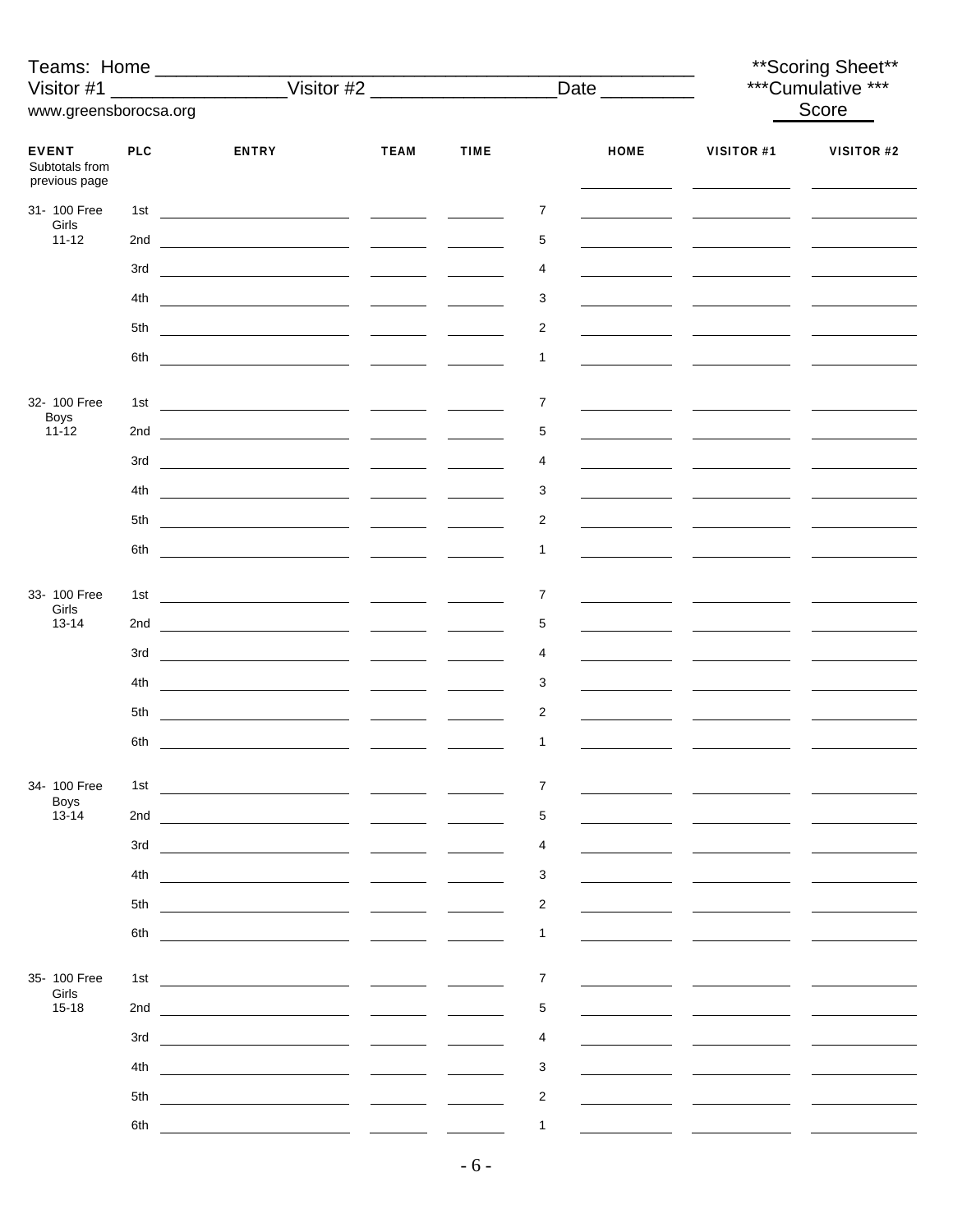| Teams: Home _________________<br>Visitor #1     |                 |                                                                                                                                                                                                                                      |                                                  |             |                |             |            | ** Scoring Sheet**<br>***Cumulative *** |
|-------------------------------------------------|-----------------|--------------------------------------------------------------------------------------------------------------------------------------------------------------------------------------------------------------------------------------|--------------------------------------------------|-------------|----------------|-------------|------------|-----------------------------------------|
| www.greensborocsa.org                           |                 |                                                                                                                                                                                                                                      |                                                  |             |                |             |            | Score                                   |
| <b>EVENT</b><br>Subtotals from<br>previous page | <b>PLC</b>      | <b>ENTRY</b>                                                                                                                                                                                                                         | <b>TEAM</b>                                      | <b>TIME</b> |                | <b>HOME</b> | VISITOR #1 | VISITOR #2                              |
| 36- 100 Free                                    | 1 <sup>st</sup> |                                                                                                                                                                                                                                      |                                                  |             | 7              |             |            |                                         |
| <b>Boys</b><br>$15 - 18$                        | $2^{nd}$        |                                                                                                                                                                                                                                      |                                                  |             | 5              |             |            |                                         |
|                                                 | 3 <sup>rd</sup> |                                                                                                                                                                                                                                      |                                                  |             | 4              |             |            |                                         |
|                                                 | 4th             | <u> 1989 - Johann Marie Barn, mars an t-Amerikaansk konst</u>                                                                                                                                                                        |                                                  |             | 3              |             |            |                                         |
|                                                 | 5th             |                                                                                                                                                                                                                                      |                                                  |             | 2              |             |            |                                         |
|                                                 | 6th             |                                                                                                                                                                                                                                      |                                                  |             | $\mathbf{1}$   |             |            |                                         |
|                                                 |                 |                                                                                                                                                                                                                                      |                                                  |             |                |             |            |                                         |
| 37- 25 Breast                                   | 1st             |                                                                                                                                                                                                                                      |                                                  |             | 7              |             |            |                                         |
| Girls<br>8-under                                | 2nd             |                                                                                                                                                                                                                                      |                                                  |             | 5              |             |            |                                         |
|                                                 | 3rd             |                                                                                                                                                                                                                                      |                                                  |             | 4              |             |            |                                         |
|                                                 | 4th             |                                                                                                                                                                                                                                      |                                                  |             | 3              |             |            |                                         |
|                                                 |                 |                                                                                                                                                                                                                                      |                                                  |             | $\overline{2}$ |             |            |                                         |
|                                                 | 6th             |                                                                                                                                                                                                                                      |                                                  |             | 1              |             |            |                                         |
|                                                 |                 |                                                                                                                                                                                                                                      |                                                  |             |                |             |            |                                         |
| 38- 25 Breast<br><b>Boys</b>                    |                 |                                                                                                                                                                                                                                      |                                                  |             | 7              |             |            |                                         |
| 8-under                                         |                 |                                                                                                                                                                                                                                      |                                                  |             | 5              |             |            |                                         |
|                                                 | 3rd             |                                                                                                                                                                                                                                      |                                                  |             | 4              |             |            |                                         |
|                                                 | 4th             |                                                                                                                                                                                                                                      |                                                  |             | 3              |             |            |                                         |
|                                                 | 5th             |                                                                                                                                                                                                                                      |                                                  |             | 2              |             |            |                                         |
|                                                 | 6th             | <u> 1980 - John Stone, amerikansk politiker (</u>                                                                                                                                                                                    |                                                  |             | $\mathbf{1}$   |             |            |                                         |
|                                                 |                 |                                                                                                                                                                                                                                      |                                                  |             |                |             |            |                                         |
| 39- 50 Breast<br>Girls                          | 1st             | <u> 1999 - Johann John Harry Harry Harry Harry Harry Harry Harry Harry Harry Harry Harry Harry Harry Harry Harry Harry Harry Harry Harry Harry Harry Harry Harry Harry Harry Harry Harry Harry Harry Harry Harry Harry Harry Har</u> |                                                  |             | 7              |             |            |                                         |
| $9 - 10$                                        | 2nd             |                                                                                                                                                                                                                                      |                                                  |             | 5              |             |            |                                         |
|                                                 | 3rd             |                                                                                                                                                                                                                                      |                                                  |             | 4              |             |            |                                         |
|                                                 | 4th             |                                                                                                                                                                                                                                      |                                                  |             | 3              |             |            |                                         |
|                                                 | 5th             | <u> 1989 - Andrea Andrew Maria (b. 1989)</u>                                                                                                                                                                                         |                                                  |             | $\overline{c}$ |             |            |                                         |
|                                                 | 6th             |                                                                                                                                                                                                                                      | <u>and</u> the state                             |             | $\mathbf{1}$   |             |            |                                         |
|                                                 |                 |                                                                                                                                                                                                                                      |                                                  |             |                |             |            |                                         |
| 40- 50 Breast<br><b>Boys</b>                    | 1st             |                                                                                                                                                                                                                                      |                                                  |             | $\overline{7}$ |             |            |                                         |
| $9 - 10$                                        | 2nd             |                                                                                                                                                                                                                                      |                                                  |             | 5              |             |            |                                         |
|                                                 | 3rd             |                                                                                                                                                                                                                                      | $\sim$ $\sim$ $\sim$ $\sim$ $\sim$ $\sim$ $\sim$ |             | 4              |             |            |                                         |
|                                                 | 4th             |                                                                                                                                                                                                                                      |                                                  |             | 3              |             |            |                                         |
|                                                 | 5th             |                                                                                                                                                                                                                                      |                                                  |             | $\overline{2}$ |             |            |                                         |
|                                                 | 6th             |                                                                                                                                                                                                                                      |                                                  |             | 1              |             |            |                                         |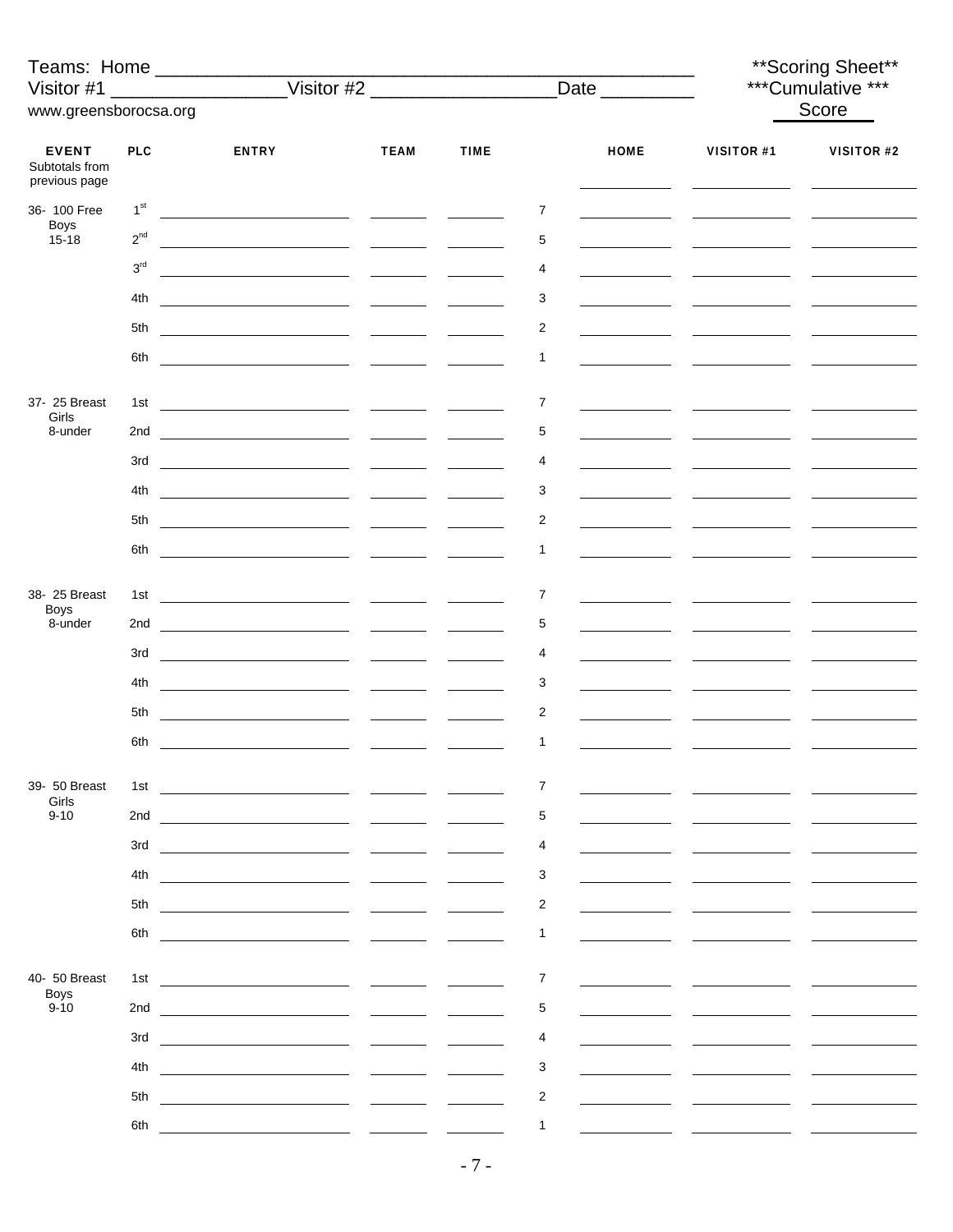|                                                 |            | Teams: Home                                                                                                                                                                                                                          |             |                                                   |                |             |                                               | ** Scoring Sheet** |
|-------------------------------------------------|------------|--------------------------------------------------------------------------------------------------------------------------------------------------------------------------------------------------------------------------------------|-------------|---------------------------------------------------|----------------|-------------|-----------------------------------------------|--------------------|
| Visitor #1                                      |            | ________________________Visitor #2 _____________________________Date ___________                                                                                                                                                     |             |                                                   |                |             |                                               | ***Cumulative ***  |
| www.greensborocsa.org                           |            |                                                                                                                                                                                                                                      |             |                                                   |                |             |                                               | Score              |
| <b>EVENT</b><br>Subtotals from<br>previous page | <b>PLC</b> | <b>ENTRY</b>                                                                                                                                                                                                                         | <b>TEAM</b> | <b>TIME</b>                                       |                | <b>HOME</b> | VISITOR #1<br>the contract of the contract of | VISITOR #2         |
| 41- 50 Breast                                   | 1st        |                                                                                                                                                                                                                                      |             |                                                   | $\overline{7}$ |             |                                               |                    |
| Girls<br>$11 - 12$                              | 2nd        |                                                                                                                                                                                                                                      |             |                                                   | 5              |             |                                               |                    |
|                                                 | 3rd        | <u> 1990 - Jan Barbara Barbara, martxa a shekara 1991 - An tsa a tsara 1991 - An tsa a tsa a tsa a tsa a tsa a ts</u>                                                                                                                |             |                                                   | 4              |             |                                               |                    |
|                                                 | 4th        |                                                                                                                                                                                                                                      |             |                                                   | 3              |             |                                               |                    |
|                                                 | 5th        | <u> 1980 - Johann Marie Barn, mars eta inperiodo</u>                                                                                                                                                                                 |             |                                                   | $\overline{2}$ |             |                                               |                    |
|                                                 | 6th        | <u> 1990 - Johann Harry Harry Harry Harry Harry Harry Harry Harry Harry Harry Harry Harry Harry Harry Harry Harry Harry Harry Harry Harry Harry Harry Harry Harry Harry Harry Harry Harry Harry Harry Harry Harry Harry Harry Ha</u> |             |                                                   | 1              |             |                                               |                    |
|                                                 |            |                                                                                                                                                                                                                                      |             |                                                   |                |             |                                               |                    |
| 42- 50 Breast<br><b>Boys</b><br>$11 - 12$       | 1st        |                                                                                                                                                                                                                                      |             |                                                   | $\overline{7}$ |             |                                               |                    |
|                                                 |            |                                                                                                                                                                                                                                      |             |                                                   | 5              |             |                                               |                    |
|                                                 | 3rd        | <u> 1990 - Johann Barbara, martin a</u>                                                                                                                                                                                              |             |                                                   | 4              |             |                                               |                    |
|                                                 | 4th        |                                                                                                                                                                                                                                      |             |                                                   | 3              |             |                                               |                    |
|                                                 | 5th        |                                                                                                                                                                                                                                      |             |                                                   | 2              |             |                                               |                    |
|                                                 | 6th        |                                                                                                                                                                                                                                      |             |                                                   | 1              |             |                                               |                    |
| 43- 50 Breast                                   | 1st        |                                                                                                                                                                                                                                      |             |                                                   | 7              |             |                                               |                    |
| Girls<br>$13 - 14$                              |            |                                                                                                                                                                                                                                      |             |                                                   | 5              |             |                                               |                    |
|                                                 | 3rd        |                                                                                                                                                                                                                                      |             |                                                   | 4              |             |                                               |                    |
|                                                 | 4th        |                                                                                                                                                                                                                                      |             |                                                   | 3              |             |                                               |                    |
|                                                 | 5th        |                                                                                                                                                                                                                                      |             |                                                   | 2              |             |                                               |                    |
|                                                 |            |                                                                                                                                                                                                                                      |             |                                                   | 1              |             |                                               |                    |
|                                                 | 6th        |                                                                                                                                                                                                                                      |             |                                                   |                |             |                                               |                    |
| 44- 50 Breast                                   | 1st        |                                                                                                                                                                                                                                      |             | $\frac{1}{2}$ and $\frac{1}{2}$ and $\frac{1}{2}$ | $\overline{7}$ |             |                                               |                    |
| <b>Boys</b><br>$13 - 14$                        | 2nd        |                                                                                                                                                                                                                                      |             |                                                   | 5              |             |                                               |                    |
|                                                 | 3rd        |                                                                                                                                                                                                                                      |             |                                                   | 4              |             |                                               |                    |
|                                                 | 4th        |                                                                                                                                                                                                                                      |             |                                                   | 3              |             |                                               |                    |
|                                                 | 5th        |                                                                                                                                                                                                                                      |             |                                                   | 2              |             |                                               |                    |
|                                                 | 6th        |                                                                                                                                                                                                                                      |             |                                                   | 1              |             |                                               |                    |
|                                                 |            |                                                                                                                                                                                                                                      |             |                                                   |                |             |                                               |                    |
| 45- 50 Breast<br>Girls                          | 1st        | <u> 1989 - Johann Barbara, martxa eta politikar</u>                                                                                                                                                                                  |             |                                                   | 7              |             |                                               |                    |
| $15 - 18$                                       | 2nd        |                                                                                                                                                                                                                                      |             |                                                   | 5              |             |                                               |                    |
|                                                 | 3rd        |                                                                                                                                                                                                                                      |             |                                                   | 4              |             |                                               |                    |
|                                                 | 4th        |                                                                                                                                                                                                                                      |             |                                                   | 3              |             |                                               |                    |
|                                                 | 5th        |                                                                                                                                                                                                                                      |             |                                                   | $\overline{c}$ |             |                                               |                    |
|                                                 | 6th        |                                                                                                                                                                                                                                      |             |                                                   | 1              |             |                                               |                    |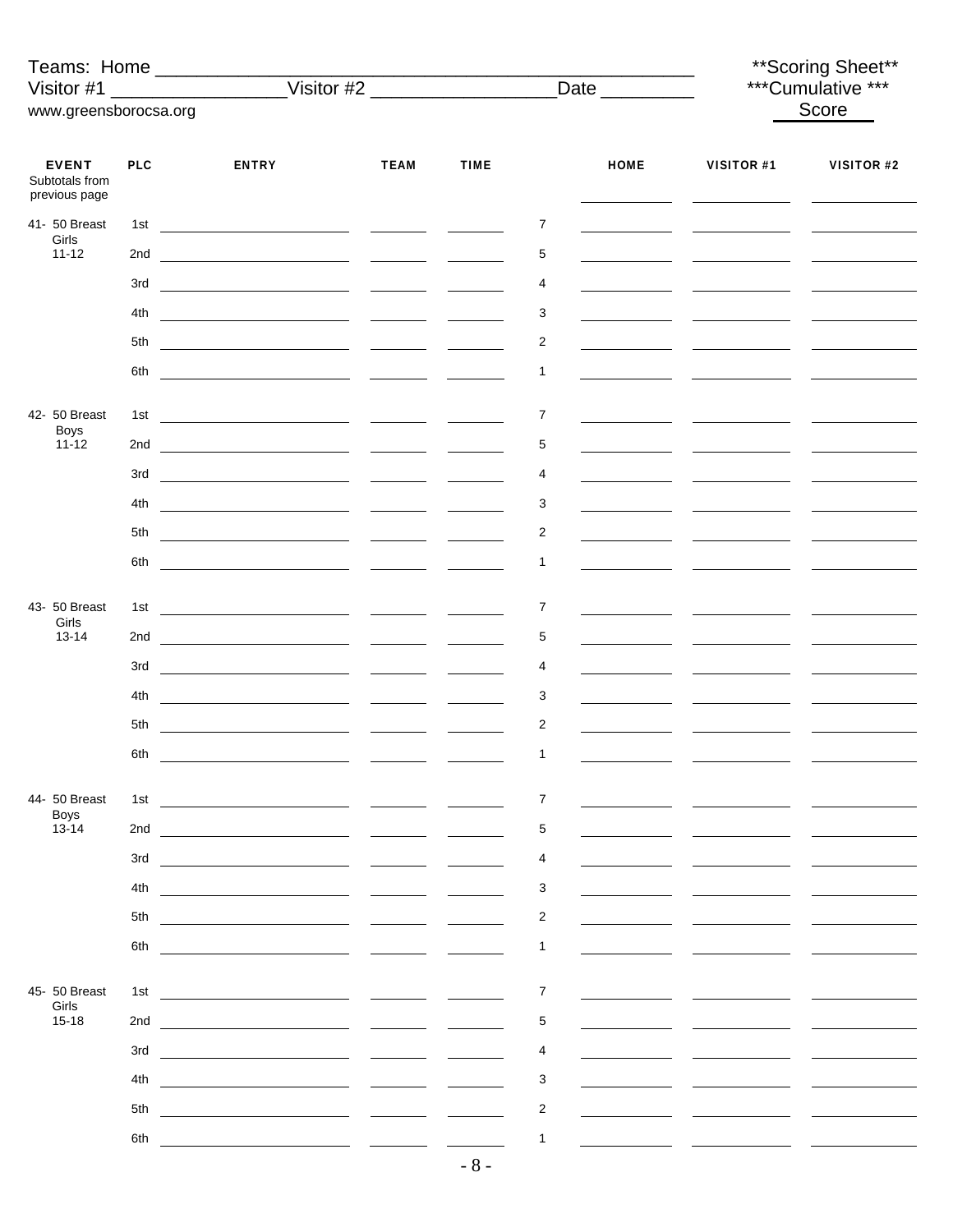| Teams: Home<br>Visitor #1                       |            |                                                                                                                      |                                                   |             |                         |             | ** Scoring Sheet**<br>***Cumulative *** |            |  |
|-------------------------------------------------|------------|----------------------------------------------------------------------------------------------------------------------|---------------------------------------------------|-------------|-------------------------|-------------|-----------------------------------------|------------|--|
| www.greensborocsa.org                           |            |                                                                                                                      |                                                   |             |                         |             | Score                                   |            |  |
| <b>EVENT</b><br>Subtotals from<br>previous page | <b>PLC</b> | <b>ENTRY</b>                                                                                                         | <b>TEAM</b>                                       | <b>TIME</b> |                         | <b>HOME</b> | <b>VISITOR #1</b>                       | VISITOR #2 |  |
| 46- 50 Breast                                   | 1st        |                                                                                                                      |                                                   |             | 7                       |             |                                         |            |  |
| <b>Boys</b><br>$15 - 18$                        |            |                                                                                                                      |                                                   |             | 5                       |             |                                         |            |  |
|                                                 | 3rd        |                                                                                                                      |                                                   |             | 4                       |             |                                         |            |  |
|                                                 | 4th        |                                                                                                                      |                                                   |             | 3                       |             |                                         |            |  |
|                                                 |            |                                                                                                                      |                                                   |             | 2                       |             |                                         |            |  |
|                                                 |            |                                                                                                                      |                                                   |             | $\mathbf{1}$            |             |                                         |            |  |
|                                                 |            |                                                                                                                      |                                                   |             |                         |             |                                         |            |  |
| 47- 25 Fly<br>Girls<br>8-under                  | 1st        |                                                                                                                      |                                                   |             | 7                       |             |                                         |            |  |
|                                                 |            |                                                                                                                      |                                                   |             | 5                       |             |                                         |            |  |
|                                                 |            |                                                                                                                      |                                                   |             | 4                       |             |                                         |            |  |
|                                                 | 4th        |                                                                                                                      |                                                   |             | 3                       |             |                                         |            |  |
|                                                 | 5th        |                                                                                                                      |                                                   |             | 2                       |             |                                         |            |  |
|                                                 | 6th        |                                                                                                                      |                                                   |             | $\mathbf{1}$            |             |                                         |            |  |
| 48-25 Fly                                       |            |                                                                                                                      |                                                   |             | 7                       |             |                                         |            |  |
| <b>Boys</b><br>8-under                          |            |                                                                                                                      |                                                   |             | 5                       |             |                                         |            |  |
|                                                 | 3rd        |                                                                                                                      |                                                   |             | 4                       |             |                                         |            |  |
|                                                 |            | <u> 1980 - Johann Barnett, fransk politik (</u> † 1922)                                                              |                                                   |             |                         |             |                                         |            |  |
|                                                 | 4th        |                                                                                                                      |                                                   |             | 3                       |             |                                         |            |  |
|                                                 | 5th        |                                                                                                                      |                                                   |             | $\overline{2}$          |             |                                         |            |  |
|                                                 | 6th        | <u> 1989 - Andrea Andrew Maria (b. 1989)</u>                                                                         |                                                   |             | $\mathbf{1}$            |             |                                         |            |  |
| 49- 50 Fly                                      | 1st        | <u> 1990 - Jan Barbara Barbara, política española</u>                                                                |                                                   |             | 7                       |             |                                         |            |  |
| Girls<br>$9 - 10$                               | 2nd        |                                                                                                                      |                                                   |             | 5                       |             |                                         |            |  |
|                                                 | 3rd        |                                                                                                                      |                                                   |             | 4                       |             |                                         |            |  |
|                                                 | 4th        |                                                                                                                      |                                                   |             | 3                       |             |                                         |            |  |
|                                                 | 5th        | <u> 1980 - Jan Barbara Barbara, ma</u>                                                                               |                                                   |             | 2                       |             |                                         |            |  |
|                                                 | 6th        |                                                                                                                      |                                                   |             | $\mathbf{1}$            |             |                                         |            |  |
|                                                 |            |                                                                                                                      |                                                   |             |                         |             |                                         |            |  |
| 50- 50 Fly<br><b>Boys</b>                       | 1st        |                                                                                                                      |                                                   |             | $\overline{7}$          |             |                                         |            |  |
| $9 - 10$                                        | 2nd        |                                                                                                                      | <b>Contract Contract</b>                          |             | 5                       |             |                                         |            |  |
|                                                 | 3rd        | <u> 1980 - Jan Stein Stein Stein Stein Stein Stein Stein Stein Stein Stein Stein Stein Stein Stein Stein Stein S</u> |                                                   |             | 4                       |             |                                         |            |  |
|                                                 | 4th        |                                                                                                                      | $\frac{1}{2}$ and $\frac{1}{2}$ and $\frac{1}{2}$ |             | 3                       |             |                                         |            |  |
|                                                 | 5th        |                                                                                                                      |                                                   |             | $\overline{\mathbf{c}}$ |             |                                         |            |  |
|                                                 | 6th        |                                                                                                                      |                                                   |             | $\mathbf{1}$            |             |                                         |            |  |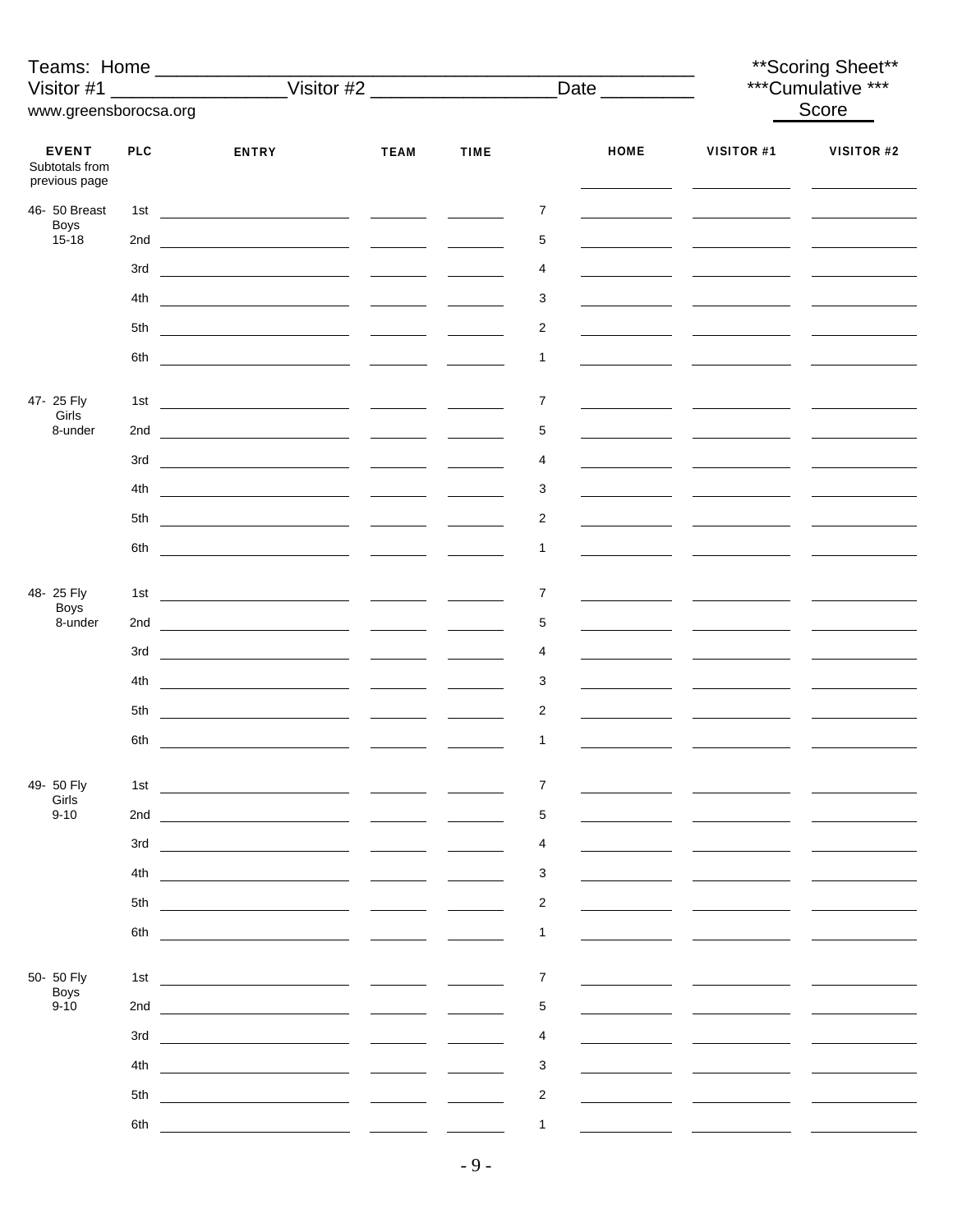| Teams: Home                                     |            | Visitor #1 ____________________Visitor #2 ________________________Date _________ |             |               |                         |             | ** Scoring Sheet**<br>***Cumulative *** |            |
|-------------------------------------------------|------------|----------------------------------------------------------------------------------|-------------|---------------|-------------------------|-------------|-----------------------------------------|------------|
| www.greensborocsa.org                           |            |                                                                                  |             |               |                         |             |                                         | Score      |
|                                                 |            |                                                                                  |             |               |                         |             |                                         |            |
| <b>EVENT</b><br>Subtotals from<br>previous page | <b>PLC</b> | <b>ENTRY</b>                                                                     | <b>TEAM</b> | <b>TIME</b>   |                         | <b>HOME</b> | <b>VISITOR #1</b>                       | VISITOR #2 |
| 51- 50 Fly                                      |            |                                                                                  |             |               | 7                       |             |                                         |            |
| Girls<br>$11 - 12$                              |            |                                                                                  |             |               | 5                       |             |                                         |            |
|                                                 | 3rd        |                                                                                  |             |               | 4                       |             |                                         |            |
|                                                 |            |                                                                                  |             |               | 3                       |             |                                         |            |
|                                                 |            |                                                                                  |             |               | 2                       |             |                                         |            |
|                                                 |            |                                                                                  |             |               |                         |             |                                         |            |
|                                                 |            |                                                                                  |             |               | 1                       |             |                                         |            |
| 52- 50 Fly                                      | 1st        |                                                                                  |             |               | $\overline{7}$          |             |                                         |            |
| Boys<br>$11 - 12$                               |            |                                                                                  |             |               | 5                       |             |                                         |            |
|                                                 |            |                                                                                  |             |               | 4                       |             |                                         |            |
|                                                 | 4th        |                                                                                  |             |               | 3                       |             |                                         |            |
|                                                 |            |                                                                                  |             |               | 2                       |             |                                         |            |
|                                                 |            |                                                                                  |             |               | 1                       |             |                                         |            |
|                                                 |            |                                                                                  |             |               |                         |             |                                         |            |
| 53- 50 Fly                                      |            |                                                                                  |             |               | 7                       |             |                                         |            |
| Girls<br>$13 - 14$                              |            |                                                                                  |             |               | 5                       |             |                                         |            |
|                                                 |            |                                                                                  |             |               | 4                       |             |                                         |            |
|                                                 | 4th        |                                                                                  |             |               | 3                       |             |                                         |            |
|                                                 | 5th        |                                                                                  |             |               | $\overline{c}$          |             |                                         |            |
|                                                 |            |                                                                                  |             |               | $\mathbf{1}$            |             |                                         |            |
|                                                 |            |                                                                                  |             |               |                         |             |                                         |            |
| 54- 50 Fly                                      | 1st        |                                                                                  |             | $\frac{1}{2}$ | 7                       |             |                                         |            |
| <b>Boys</b><br>$13 - 14$                        | 2nd        |                                                                                  |             |               | 5                       |             |                                         |            |
|                                                 | 3rd        |                                                                                  |             |               | 4                       |             |                                         |            |
|                                                 | 4th        |                                                                                  |             |               | 3                       |             |                                         |            |
|                                                 | 5th        |                                                                                  |             |               | $\overline{2}$          |             |                                         |            |
|                                                 | 6th        |                                                                                  |             |               | 1                       |             |                                         |            |
|                                                 |            |                                                                                  |             |               |                         |             |                                         |            |
| 55- 50 Fly                                      | 1st        | <u> 1980 - Jan Barnett, fransk politiker (d. 1980)</u>                           |             |               | $\overline{7}$          |             |                                         |            |
| Girls<br>$15 - 18$                              | 2nd        |                                                                                  |             |               | 5                       |             |                                         |            |
|                                                 | 3rd        |                                                                                  |             |               | 4                       |             |                                         |            |
|                                                 | 4th        |                                                                                  |             |               | 3                       |             |                                         |            |
|                                                 | 5th        |                                                                                  |             |               | $\overline{\mathbf{c}}$ |             |                                         |            |
|                                                 | 6th        | <u> 1980 - John Stein, amerikansk politiker (</u>                                |             |               | 1                       |             |                                         |            |
|                                                 |            |                                                                                  |             |               |                         |             |                                         |            |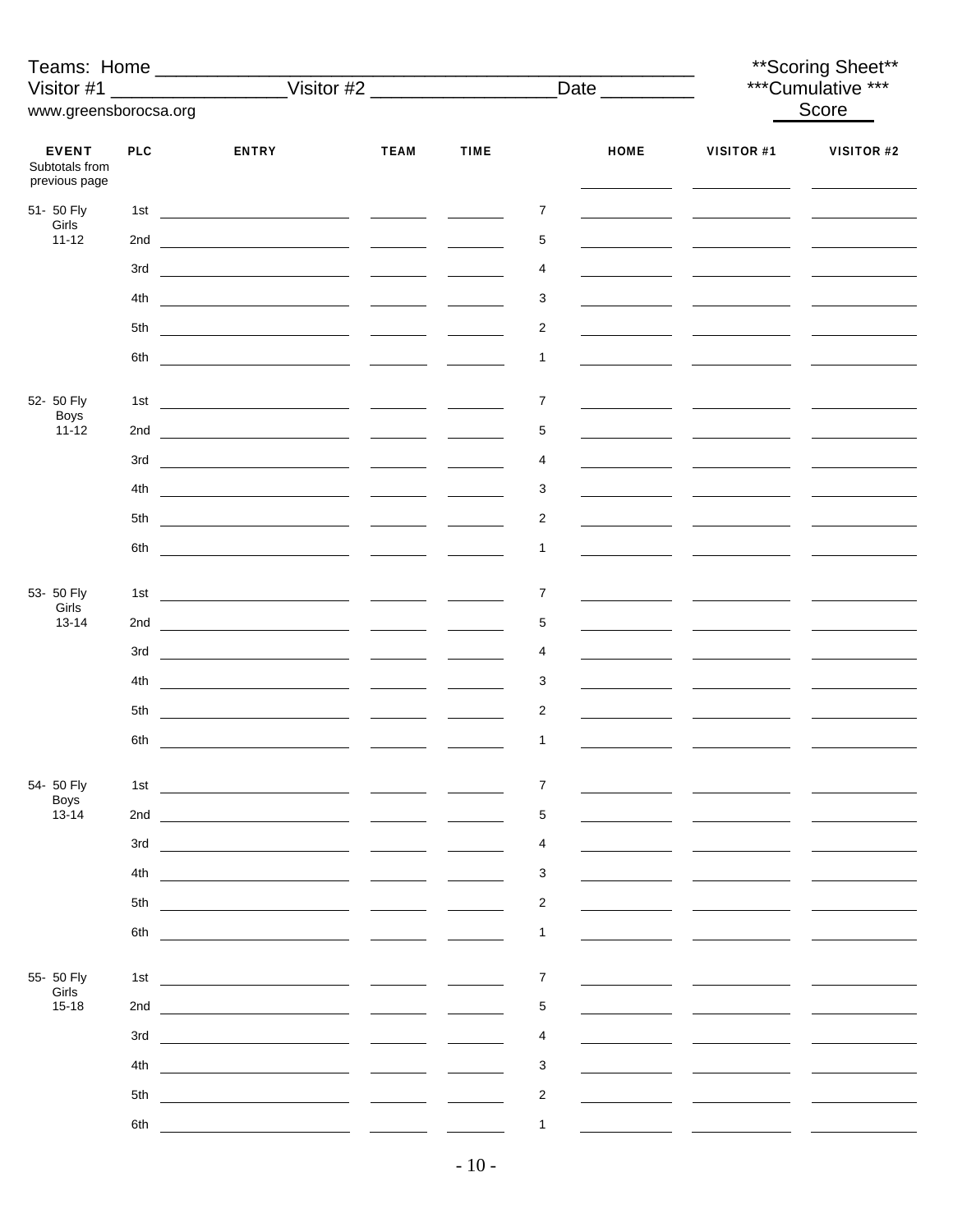| Teams: Home _________________<br>Visitor #1     |            |                                              |                                                                     |               |                         |             |                   | ** Scoring Sheet**<br>***Cumulative *** |
|-------------------------------------------------|------------|----------------------------------------------|---------------------------------------------------------------------|---------------|-------------------------|-------------|-------------------|-----------------------------------------|
| www.greensborocsa.org                           |            |                                              |                                                                     |               |                         |             |                   | Score                                   |
|                                                 |            |                                              |                                                                     |               |                         |             |                   |                                         |
| <b>EVENT</b><br>Subtotals from<br>previous page | <b>PLC</b> | <b>ENTRY</b>                                 | <b>TEAM</b>                                                         | <b>TIME</b>   |                         | <b>HOME</b> | <b>VISITOR #1</b> | VISITOR #2                              |
| 56- 50 Fly                                      | 1st        |                                              |                                                                     |               | 7                       |             |                   |                                         |
| Boys<br>$15 - 18$                               |            |                                              |                                                                     | $\frac{1}{2}$ | 5                       |             |                   |                                         |
|                                                 | 3rd        |                                              |                                                                     |               | 4                       |             |                   |                                         |
|                                                 | 4th        |                                              |                                                                     |               | 3                       |             |                   |                                         |
|                                                 | 5th        |                                              |                                                                     |               | $\overline{2}$          |             |                   |                                         |
|                                                 | 6th        |                                              |                                                                     |               | $\mathbf{1}$            |             |                   |                                         |
|                                                 |            |                                              |                                                                     |               |                         |             |                   |                                         |
| 57- 25 Free                                     | 1st        |                                              |                                                                     |               | 7                       |             |                   |                                         |
| Girls<br>8-under                                |            |                                              |                                                                     |               | 5                       |             |                   |                                         |
|                                                 |            |                                              |                                                                     |               | 4                       |             |                   |                                         |
|                                                 | 4th        |                                              |                                                                     |               | 3                       |             |                   |                                         |
|                                                 | 5th        |                                              |                                                                     |               | 2                       |             |                   |                                         |
|                                                 |            |                                              |                                                                     |               |                         |             |                   |                                         |
|                                                 | 6th        |                                              |                                                                     |               | $\mathbf{1}$            |             |                   |                                         |
| 58-25 Free                                      |            |                                              |                                                                     |               | 7                       |             |                   |                                         |
| <b>Boys</b><br>8-under                          |            |                                              |                                                                     |               | 5                       |             |                   |                                         |
|                                                 | 3rd        |                                              |                                                                     |               | 4                       |             |                   |                                         |
|                                                 | 4th        |                                              |                                                                     |               | 3                       |             |                   |                                         |
|                                                 |            |                                              |                                                                     |               |                         |             |                   |                                         |
|                                                 | 5th        |                                              |                                                                     |               | $\overline{2}$          |             |                   |                                         |
|                                                 | 6th        | <u> 1989 - Andrea Andrew Maria (b. 1989)</u> |                                                                     |               | $\mathbf{1}$            |             |                   |                                         |
| 59- 50 Free                                     | 1st        |                                              |                                                                     |               | 7                       |             |                   |                                         |
| Girls<br>$9 - 10$                               | 2nd        |                                              |                                                                     |               | 5                       |             |                   |                                         |
|                                                 | 3rd        |                                              |                                                                     |               | 4                       |             |                   |                                         |
|                                                 |            |                                              |                                                                     |               |                         |             |                   |                                         |
|                                                 | 4th        |                                              |                                                                     |               | 3                       |             |                   |                                         |
|                                                 | 5th        |                                              |                                                                     |               | $\overline{c}$          |             |                   |                                         |
|                                                 | 6th        |                                              |                                                                     |               | 1                       |             |                   |                                         |
| 60- 50 Free                                     | 1st        |                                              |                                                                     |               | 7                       |             |                   |                                         |
| <b>Boys</b><br>$9 - 10$                         | 2nd        |                                              |                                                                     |               | 5                       |             |                   |                                         |
|                                                 |            |                                              |                                                                     |               |                         |             |                   |                                         |
|                                                 | 3rd        |                                              |                                                                     |               | 4                       |             |                   |                                         |
|                                                 | 4th        |                                              | $\frac{1}{2}$ and $\frac{1}{2}$ and $\frac{1}{2}$ and $\frac{1}{2}$ |               | 3                       |             |                   |                                         |
|                                                 | 5th        |                                              |                                                                     |               | $\overline{\mathbf{c}}$ |             |                   |                                         |
|                                                 | 6th        |                                              |                                                                     |               | $\mathbf{1}$            |             |                   |                                         |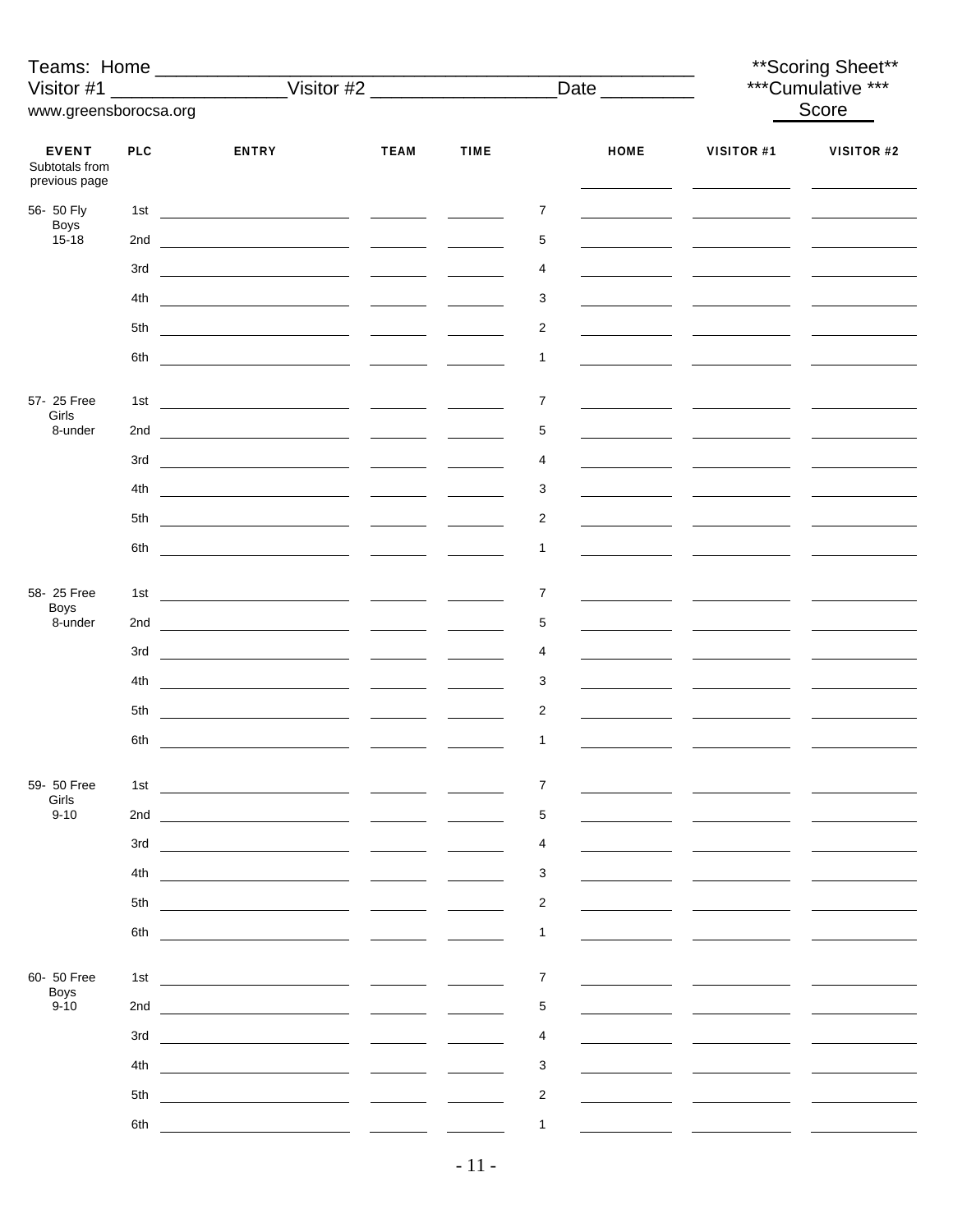| Teams: Home ___________________<br>Visitor #1   |            |                                                      |               |             |                         |             | ** Scoring Sheet**<br>***Cumulative *** |            |
|-------------------------------------------------|------------|------------------------------------------------------|---------------|-------------|-------------------------|-------------|-----------------------------------------|------------|
| www.greensborocsa.org                           |            |                                                      |               |             |                         |             | Score                                   |            |
| <b>EVENT</b><br>Subtotals from<br>previous page | <b>PLC</b> | <b>ENTRY</b>                                         | <b>TEAM</b>   | <b>TIME</b> |                         | <b>HOME</b> | <b>VISITOR #1</b>                       | VISITOR #2 |
| 61- 50 Free                                     | 1st        |                                                      |               |             | 7                       |             |                                         |            |
| Girls<br>$11 - 12$                              |            |                                                      |               |             | 5                       |             |                                         |            |
|                                                 | 3rd        |                                                      |               |             | 4                       |             |                                         |            |
|                                                 | 4th        |                                                      |               |             | 3                       |             |                                         |            |
|                                                 |            |                                                      |               |             | 2                       |             |                                         |            |
|                                                 |            |                                                      |               |             | $\mathbf{1}$            |             |                                         |            |
| 62- 50 Free                                     | 1st        |                                                      |               |             | 7                       |             |                                         |            |
| <b>Boys</b><br>$11 - 12$                        |            |                                                      |               |             | 5                       |             |                                         |            |
|                                                 |            |                                                      |               |             | 4                       |             |                                         |            |
|                                                 | 4th        |                                                      |               |             | 3                       |             |                                         |            |
|                                                 |            |                                                      |               |             | 2                       |             |                                         |            |
|                                                 | 6th        |                                                      |               |             | $\mathbf{1}$            |             |                                         |            |
| 63- 50 Free                                     |            |                                                      |               |             | 7                       |             |                                         |            |
| Girls<br>$13 - 14$                              |            |                                                      |               |             | 5                       |             |                                         |            |
|                                                 | 3rd        |                                                      |               |             | 4                       |             |                                         |            |
|                                                 | 4th        |                                                      |               |             | 3                       |             |                                         |            |
|                                                 | 5th        |                                                      |               |             | $\overline{2}$          |             |                                         |            |
|                                                 | 6th        | <u> 1989 - Andrea Andrew Maria (b. 1989)</u>         |               |             | $\mathbf{1}$            |             |                                         |            |
|                                                 |            |                                                      |               |             |                         |             |                                         |            |
| 64- 50 Free<br><b>Boys</b>                      | 1st        | <u> 1990 - Johann Stoff, fransk politik (* 1900)</u> |               |             | 7                       |             |                                         |            |
| 13-14                                           | 2nd        |                                                      |               |             | 5                       |             |                                         |            |
|                                                 | 3rd        |                                                      |               |             | 4                       |             |                                         |            |
|                                                 | 4th        |                                                      |               |             | 3                       |             |                                         |            |
|                                                 | 5th<br>6th | <u> 1980 - Jan Barbara Barbara, manazarta </u>       |               |             | $\overline{c}$<br>1     |             |                                         |            |
|                                                 |            |                                                      |               |             |                         |             |                                         |            |
| 65- 50 Free<br>Girls                            | 1st        |                                                      |               |             | 7                       |             |                                         |            |
| $15 - 18$                                       | 2nd        |                                                      |               |             | 5                       |             |                                         |            |
|                                                 | 3rd        |                                                      |               |             | 4                       |             |                                         |            |
|                                                 | 4th        |                                                      | $\frac{1}{2}$ |             | 3                       |             |                                         |            |
|                                                 | 5th        |                                                      |               |             | $\overline{\mathbf{c}}$ |             |                                         |            |
|                                                 | 6th        |                                                      |               |             | $\mathbf{1}$            |             |                                         |            |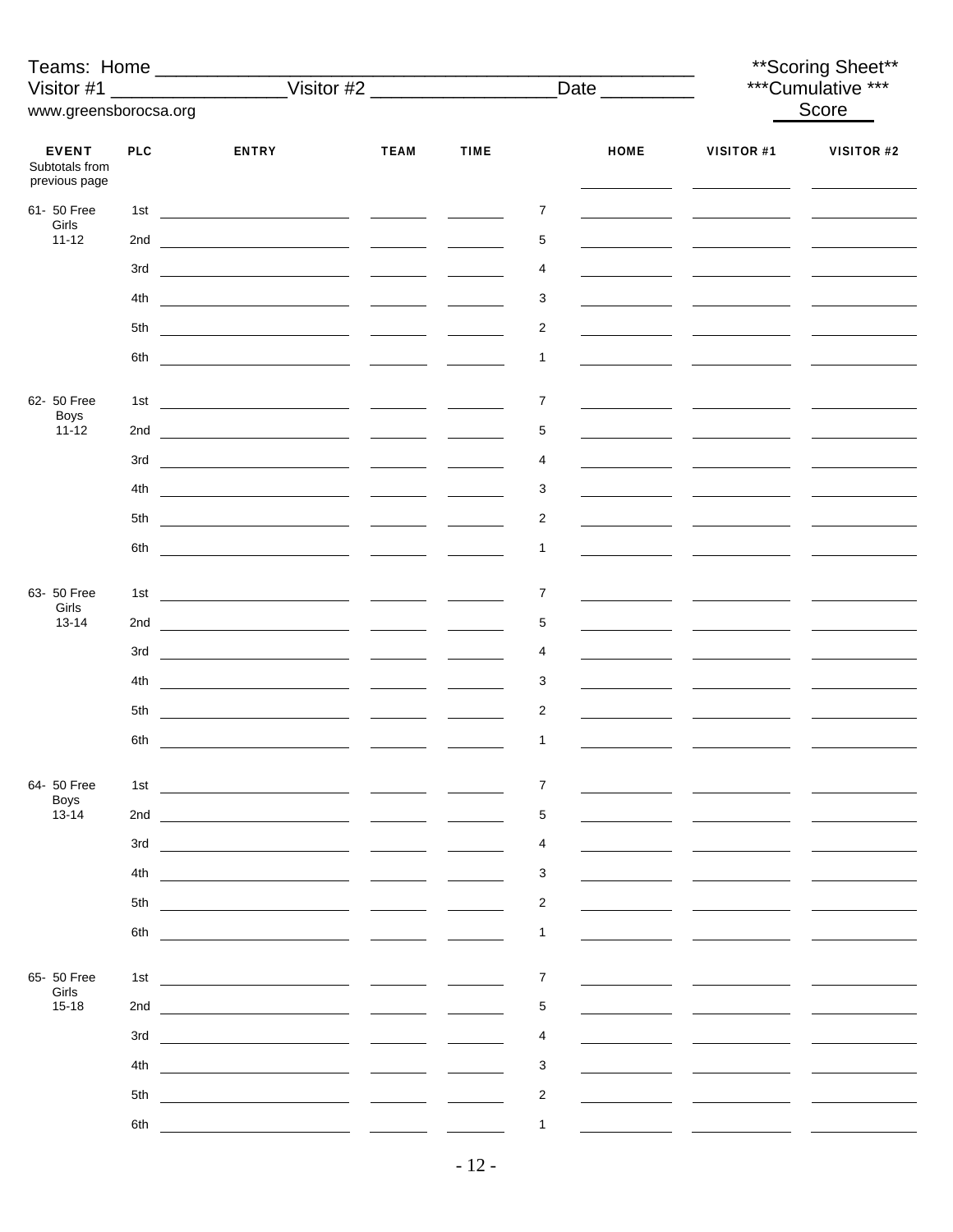| Teams: Home _________________<br>Visitor #1 |            |                                                         |                                                                     |             |                         |             | ** Scoring Sheet**<br>***Cumulative *** |            |
|---------------------------------------------|------------|---------------------------------------------------------|---------------------------------------------------------------------|-------------|-------------------------|-------------|-----------------------------------------|------------|
| www.greensborocsa.org                       |            |                                                         |                                                                     |             |                         |             |                                         | Score      |
| <b>EVENT</b>                                | <b>PLC</b> | <b>ENTRY</b>                                            | <b>TEAM</b>                                                         | <b>TIME</b> |                         | <b>HOME</b> | <b>VISITOR #1</b>                       | VISITOR #2 |
| Subtotals from<br>previous page             |            |                                                         |                                                                     |             |                         |             |                                         |            |
| 66- 50 Free<br>Boys<br>$15 - 18$            | 1st        |                                                         |                                                                     |             | 7                       |             |                                         |            |
|                                             |            |                                                         |                                                                     |             | 5                       |             |                                         |            |
|                                             | 3rd        |                                                         |                                                                     |             | 4                       |             |                                         |            |
|                                             | 4th        |                                                         |                                                                     |             | 3                       |             |                                         |            |
|                                             |            |                                                         |                                                                     |             | $\overline{2}$          |             |                                         |            |
|                                             |            |                                                         |                                                                     |             | $\mathbf{1}$            |             |                                         |            |
|                                             |            |                                                         |                                                                     |             |                         |             |                                         |            |
| 67-100 IM<br>Girls                          | 1st        |                                                         |                                                                     |             | 7                       |             |                                         |            |
| $9 - 10$                                    |            |                                                         |                                                                     |             | 5                       |             |                                         |            |
|                                             |            |                                                         |                                                                     |             | 4                       |             |                                         |            |
|                                             | 4th        | <u> 1980 - Johann Barnett, fransk politik (</u> † 1922) |                                                                     |             | 3                       |             |                                         |            |
|                                             | 5th        |                                                         |                                                                     |             | 2                       |             |                                         |            |
|                                             | 6th        |                                                         |                                                                     |             | $\mathbf{1}$            |             |                                         |            |
| 68-100 IM                                   |            |                                                         |                                                                     |             | 7                       |             |                                         |            |
| <b>Boys</b><br>$9 - 10$                     |            |                                                         |                                                                     |             | 5                       |             |                                         |            |
|                                             | 3rd        |                                                         |                                                                     |             | 4                       |             |                                         |            |
|                                             | 4th        |                                                         |                                                                     |             | 3                       |             |                                         |            |
|                                             | 5th        |                                                         |                                                                     |             | $\overline{2}$          |             |                                         |            |
|                                             | 6th        | <u> 1989 - Andrea Andrew Maria (b. 1989)</u>            |                                                                     |             | $\mathbf{1}$            |             |                                         |            |
|                                             |            |                                                         |                                                                     |             |                         |             |                                         |            |
| 69-100 IM<br>Girls                          | 1st        | <u> 1989 - Johann Barn, fransk politik (</u> † 1922)    |                                                                     |             | 7                       |             |                                         |            |
| $11 - 12$                                   | 2nd        |                                                         |                                                                     |             | 5                       |             |                                         |            |
|                                             | 3rd        |                                                         |                                                                     |             | 4                       |             |                                         |            |
|                                             | 4th        |                                                         |                                                                     |             | 3                       |             |                                         |            |
|                                             | 5th        | the control of the control of the control of            |                                                                     |             | $\overline{c}$          |             |                                         |            |
|                                             | 6th        |                                                         |                                                                     |             | 1                       |             |                                         |            |
|                                             |            |                                                         |                                                                     |             |                         |             |                                         |            |
| 70-100 IM<br><b>Boys</b>                    | 1st        |                                                         |                                                                     |             | 7                       |             |                                         |            |
| $11 - 12$                                   | 2nd        |                                                         |                                                                     |             | 5                       |             |                                         |            |
|                                             | 3rd        |                                                         |                                                                     |             | 4                       |             |                                         |            |
|                                             | 4th        |                                                         | $\frac{1}{2}$ and $\frac{1}{2}$ and $\frac{1}{2}$ and $\frac{1}{2}$ |             | 3                       |             |                                         |            |
|                                             | 5th        |                                                         |                                                                     |             | $\overline{\mathbf{c}}$ |             |                                         |            |
|                                             | 6th        |                                                         |                                                                     |             | $\mathbf{1}$            |             |                                         |            |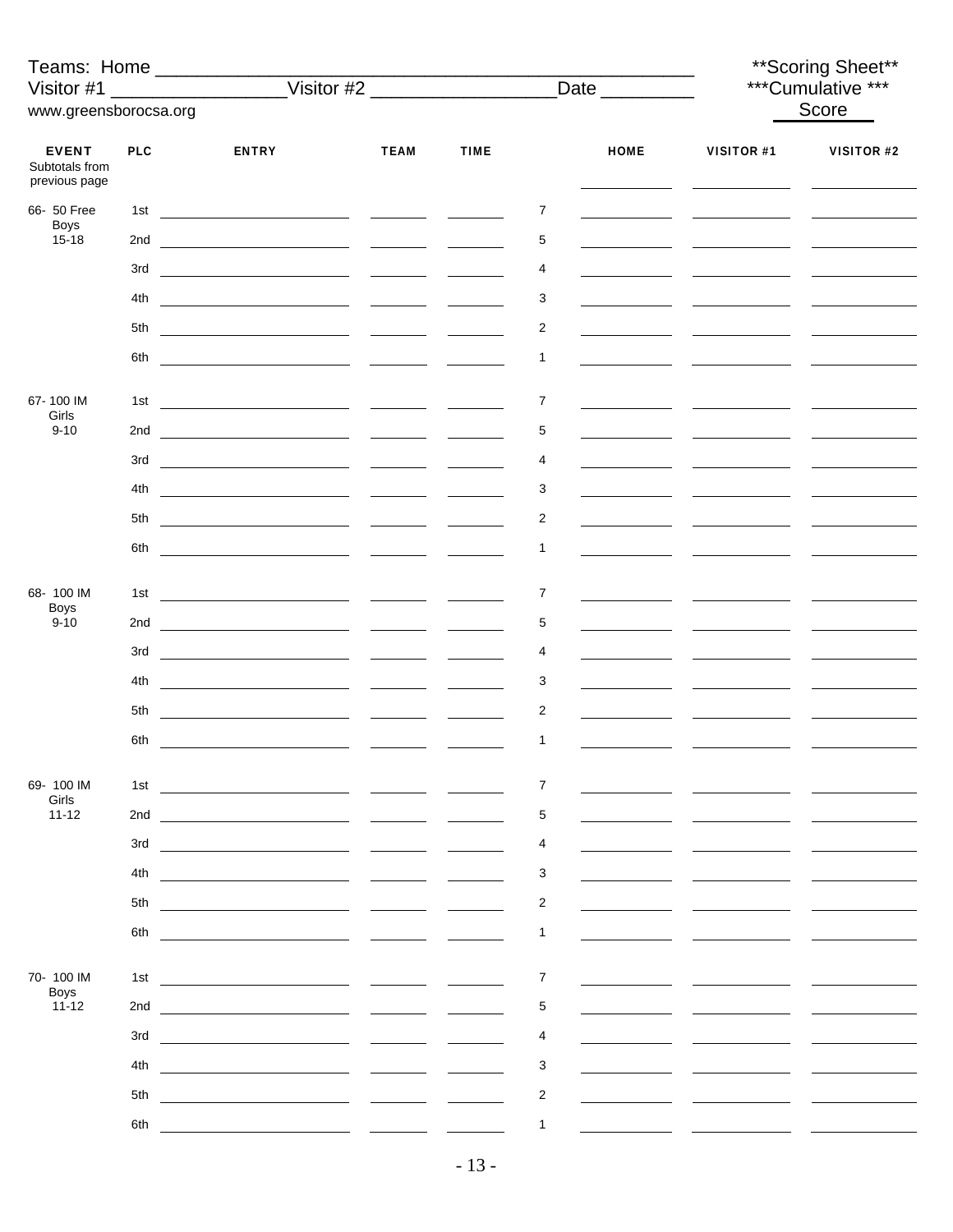| Teams: Home ___________________<br>www.greensborocsa.org |                 | Visitor #1 ____________________Visitor #2 ________________________Date _________ |             |                                                                                                                                                                                                                                                                                                                                                                                                                                                                            |                |             | ** Scoring Sheet**<br>***Cumulative *** |            |
|----------------------------------------------------------|-----------------|----------------------------------------------------------------------------------|-------------|----------------------------------------------------------------------------------------------------------------------------------------------------------------------------------------------------------------------------------------------------------------------------------------------------------------------------------------------------------------------------------------------------------------------------------------------------------------------------|----------------|-------------|-----------------------------------------|------------|
|                                                          |                 |                                                                                  |             |                                                                                                                                                                                                                                                                                                                                                                                                                                                                            |                |             | Score                                   |            |
| <b>EVENT</b><br>Subtotals from<br>previous page          | <b>PLC</b>      | <b>ENTRY</b>                                                                     | <b>TEAM</b> | <b>TIME</b>                                                                                                                                                                                                                                                                                                                                                                                                                                                                |                | <b>HOME</b> | <b>VISITOR #1</b>                       | VISITOR #2 |
| 71-100 IM<br>Girls                                       |                 |                                                                                  |             |                                                                                                                                                                                                                                                                                                                                                                                                                                                                            | 7              |             |                                         |            |
| $13 - 14$                                                |                 |                                                                                  |             |                                                                                                                                                                                                                                                                                                                                                                                                                                                                            | 5              |             |                                         |            |
|                                                          | 3rd             |                                                                                  |             |                                                                                                                                                                                                                                                                                                                                                                                                                                                                            | 4              |             |                                         |            |
|                                                          | 4th             |                                                                                  |             |                                                                                                                                                                                                                                                                                                                                                                                                                                                                            | 3              |             |                                         |            |
|                                                          | 5th             |                                                                                  |             |                                                                                                                                                                                                                                                                                                                                                                                                                                                                            | 2              |             |                                         |            |
|                                                          |                 |                                                                                  |             |                                                                                                                                                                                                                                                                                                                                                                                                                                                                            | 1              |             |                                         |            |
| 72- 100 IM<br><b>Boys</b>                                | 1st             |                                                                                  |             |                                                                                                                                                                                                                                                                                                                                                                                                                                                                            | $\overline{7}$ |             |                                         |            |
| $13 - 14$                                                |                 |                                                                                  |             |                                                                                                                                                                                                                                                                                                                                                                                                                                                                            | 5              |             |                                         |            |
|                                                          |                 |                                                                                  |             |                                                                                                                                                                                                                                                                                                                                                                                                                                                                            | 4              |             |                                         |            |
|                                                          | 4th             | <u> 1999 - Johann Stoff, amerikansk politiker (</u> † 1920)                      |             |                                                                                                                                                                                                                                                                                                                                                                                                                                                                            | 3              |             |                                         |            |
|                                                          |                 |                                                                                  |             |                                                                                                                                                                                                                                                                                                                                                                                                                                                                            | 2              |             |                                         |            |
|                                                          |                 |                                                                                  |             |                                                                                                                                                                                                                                                                                                                                                                                                                                                                            | 1              |             |                                         |            |
| 73-100 IM                                                |                 |                                                                                  |             |                                                                                                                                                                                                                                                                                                                                                                                                                                                                            | 7              |             |                                         |            |
| Girls<br>$15 - 18$                                       |                 |                                                                                  |             |                                                                                                                                                                                                                                                                                                                                                                                                                                                                            | 5              |             |                                         |            |
|                                                          |                 |                                                                                  |             |                                                                                                                                                                                                                                                                                                                                                                                                                                                                            |                |             |                                         |            |
|                                                          |                 |                                                                                  |             | $\frac{1}{2} \left( \frac{1}{2} \right) \left( \frac{1}{2} \right) \left( \frac{1}{2} \right) \left( \frac{1}{2} \right) \left( \frac{1}{2} \right) \left( \frac{1}{2} \right) \left( \frac{1}{2} \right) \left( \frac{1}{2} \right) \left( \frac{1}{2} \right) \left( \frac{1}{2} \right) \left( \frac{1}{2} \right) \left( \frac{1}{2} \right) \left( \frac{1}{2} \right) \left( \frac{1}{2} \right) \left( \frac{1}{2} \right) \left( \frac{1}{2} \right) \left( \frac$ | 4              |             |                                         |            |
|                                                          | 4th             |                                                                                  |             |                                                                                                                                                                                                                                                                                                                                                                                                                                                                            | 3              |             |                                         |            |
|                                                          | 5th             |                                                                                  |             |                                                                                                                                                                                                                                                                                                                                                                                                                                                                            | $\overline{c}$ |             |                                         |            |
|                                                          |                 |                                                                                  |             |                                                                                                                                                                                                                                                                                                                                                                                                                                                                            | $\mathbf{1}$   |             |                                         |            |
| 74-100 IM                                                | 1st             | <u> 1990 - Andrea Maria (b. 1980)</u>                                            |             |                                                                                                                                                                                                                                                                                                                                                                                                                                                                            | 7              |             |                                         |            |
| <b>Boys</b><br>$15 - 18$                                 | 2nd             |                                                                                  |             |                                                                                                                                                                                                                                                                                                                                                                                                                                                                            | 5              |             |                                         |            |
|                                                          | 3rd             |                                                                                  |             |                                                                                                                                                                                                                                                                                                                                                                                                                                                                            | 4              |             |                                         |            |
|                                                          | 4th             |                                                                                  |             |                                                                                                                                                                                                                                                                                                                                                                                                                                                                            | 3              |             |                                         |            |
|                                                          | 5th             |                                                                                  |             |                                                                                                                                                                                                                                                                                                                                                                                                                                                                            | $\overline{c}$ |             |                                         |            |
|                                                          |                 |                                                                                  |             |                                                                                                                                                                                                                                                                                                                                                                                                                                                                            |                |             |                                         |            |
|                                                          | 6th             |                                                                                  |             |                                                                                                                                                                                                                                                                                                                                                                                                                                                                            | 1              |             |                                         |            |
| 75-100 Free                                              | 1 <sup>st</sup> |                                                                                  |             |                                                                                                                                                                                                                                                                                                                                                                                                                                                                            | 10             |             |                                         |            |
| <b>Relay Girls</b><br>8 - under                          | $2^{nd}$        |                                                                                  |             |                                                                                                                                                                                                                                                                                                                                                                                                                                                                            | $\sqrt{5}$     |             |                                         |            |
|                                                          | 3 <sup>rd</sup> |                                                                                  |             |                                                                                                                                                                                                                                                                                                                                                                                                                                                                            | 3              |             |                                         |            |
| 76-100 Free                                              | 1 <sup>st</sup> |                                                                                  |             |                                                                                                                                                                                                                                                                                                                                                                                                                                                                            | 10             |             |                                         |            |
| <b>Relay Boys</b><br>8 - under                           | $2^{nd}$        |                                                                                  |             |                                                                                                                                                                                                                                                                                                                                                                                                                                                                            | 5              |             |                                         |            |
|                                                          | 3 <sup>rd</sup> |                                                                                  |             |                                                                                                                                                                                                                                                                                                                                                                                                                                                                            | 3              |             |                                         |            |
|                                                          |                 |                                                                                  |             | $-14-$                                                                                                                                                                                                                                                                                                                                                                                                                                                                     |                |             |                                         |            |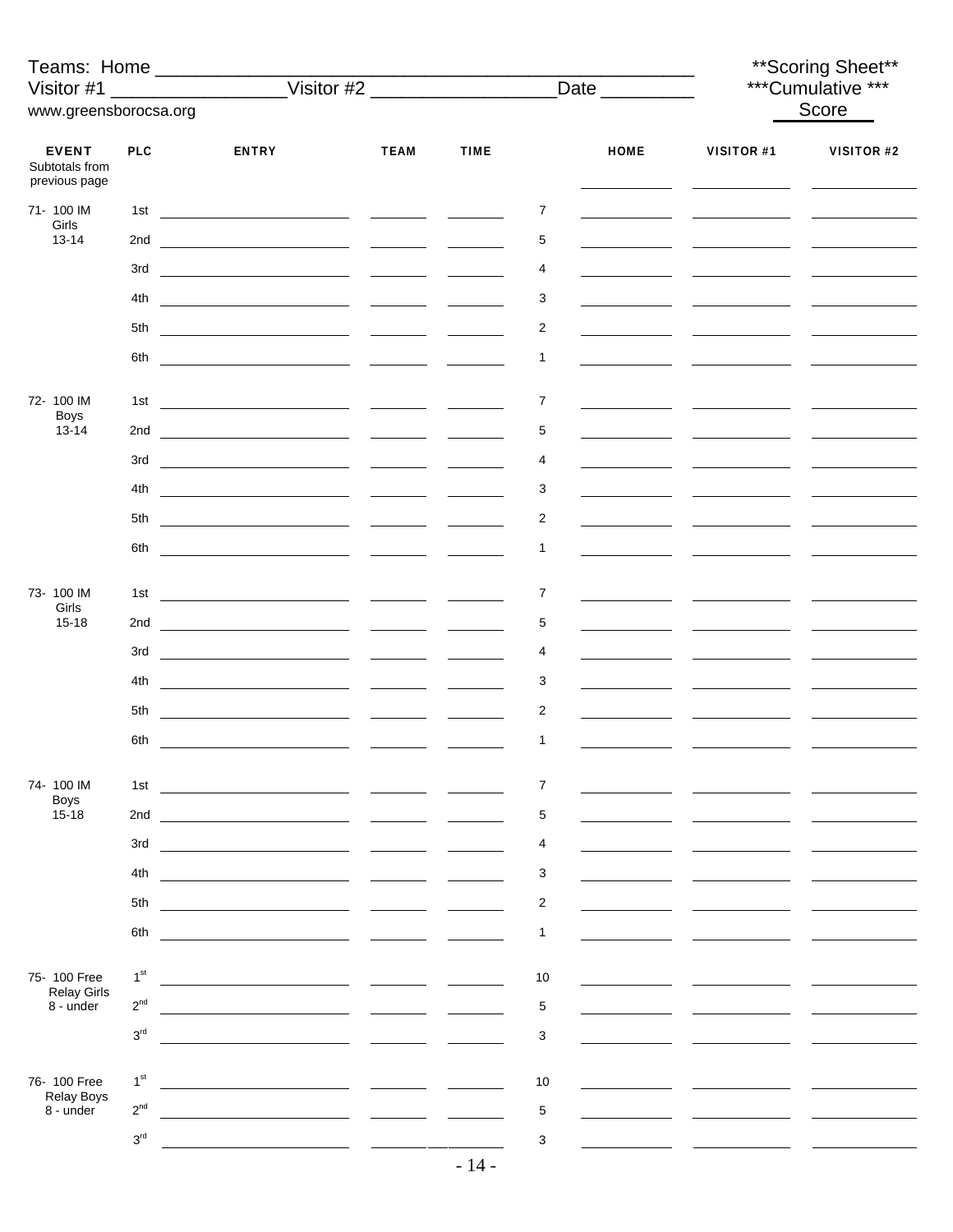| Teams: Home ________________                     |                                 |              |                   |             | **Scoring Sheet**         |             |                   |                   |
|--------------------------------------------------|---------------------------------|--------------|-------------------|-------------|---------------------------|-------------|-------------------|-------------------|
| Visitor #1                                       |                                 |              | <u>Visitor #2</u> |             | Date _________            |             | ***Cumulative *** |                   |
| www.greensborocsa.org                            |                                 |              |                   |             |                           |             |                   | Score             |
|                                                  |                                 |              |                   |             |                           |             |                   |                   |
| <b>EVENT</b>                                     | <b>PLC</b>                      | <b>ENTRY</b> | <b>TEAM</b>       | <b>TIME</b> |                           | <b>HOME</b> | <b>VISITOR #1</b> | <b>VISITOR #2</b> |
| Subtotals from<br>previous page                  |                                 |              |                   |             |                           |             |                   |                   |
| 77- 200 Free<br><b>Relay Girls</b><br>$9 - 10$   | 1 <sup>st</sup>                 |              |                   |             | 10                        |             |                   |                   |
|                                                  | $2^{nd}$                        |              |                   |             | $\sqrt{5}$                |             |                   |                   |
|                                                  | $3^{\rm rd}$                    |              |                   |             | $\ensuremath{\mathsf{3}}$ |             |                   |                   |
| 78 - 200 Free                                    | 1 <sup>st</sup>                 |              |                   |             | $10$                      |             |                   |                   |
| Relay Boys<br>$9 - 10$                           | $2^{nd}$                        |              |                   |             | $\sqrt{5}$                |             |                   |                   |
|                                                  | $3^{\rm rd}$                    |              |                   |             | 3                         |             |                   |                   |
| 79- 200 Free                                     | 1 <sup>st</sup>                 |              |                   |             | $10$                      |             |                   |                   |
| <b>Relay Girls</b><br>$11 - 12$                  | $2^{nd}$                        |              |                   |             | $\sqrt{5}$                |             |                   |                   |
|                                                  | $3^{\rm rd}$                    |              |                   |             | 3                         |             |                   |                   |
| 80 - 200 Free                                    |                                 |              |                   |             |                           |             |                   |                   |
| Relay Boys                                       | 1 <sup>st</sup>                 |              |                   |             | $10$                      |             |                   |                   |
| $11 - 12$                                        | $2^{\text{nd}}$<br>$3^{\rm rd}$ |              |                   |             | $\,$ 5 $\,$<br>3          |             |                   |                   |
|                                                  |                                 |              |                   |             |                           |             |                   |                   |
| 81-200 Free<br><b>Relay Girls</b>                | 1 <sup>st</sup>                 |              |                   |             | $10$                      |             |                   |                   |
| $13 - 14$                                        | $2^{\text{nd}}$                 |              |                   |             | $\,$ 5 $\,$               |             |                   |                   |
|                                                  | $3^{\rm rd}$                    |              |                   |             | 3                         |             |                   |                   |
| 82 - 200 Free                                    | 1 <sup>st</sup>                 |              |                   |             | 10                        |             |                   |                   |
| Relay Boys<br>$13 - 14$                          | $2^{nd}$                        |              |                   |             | $\mathbf 5$               |             |                   |                   |
|                                                  | $3^{\text{rd}}$                 |              |                   |             | $\ensuremath{\mathsf{3}}$ |             |                   |                   |
| 83 - 200 Free<br><b>Relay Girls</b><br>$15 - 18$ | 1 <sup>st</sup>                 |              |                   |             | $10$                      |             |                   |                   |
|                                                  | $2^{nd}$                        |              |                   |             | $\,$ 5 $\,$               |             |                   |                   |
|                                                  | $3^{\rm rd}$                    |              |                   |             | $\ensuremath{\mathsf{3}}$ |             |                   |                   |
|                                                  |                                 |              |                   |             |                           |             |                   |                   |
| 84 - 200 Free<br>RelayBoys                       | 1 <sup>st</sup>                 |              |                   |             | $10$                      |             |                   |                   |
| $15 - 18$                                        | $2^{nd}$                        |              |                   |             | $\mathbf 5$               |             |                   |                   |
|                                                  | 3 <sup>rd</sup>                 |              |                   |             | $\ensuremath{\mathsf{3}}$ |             |                   |                   |